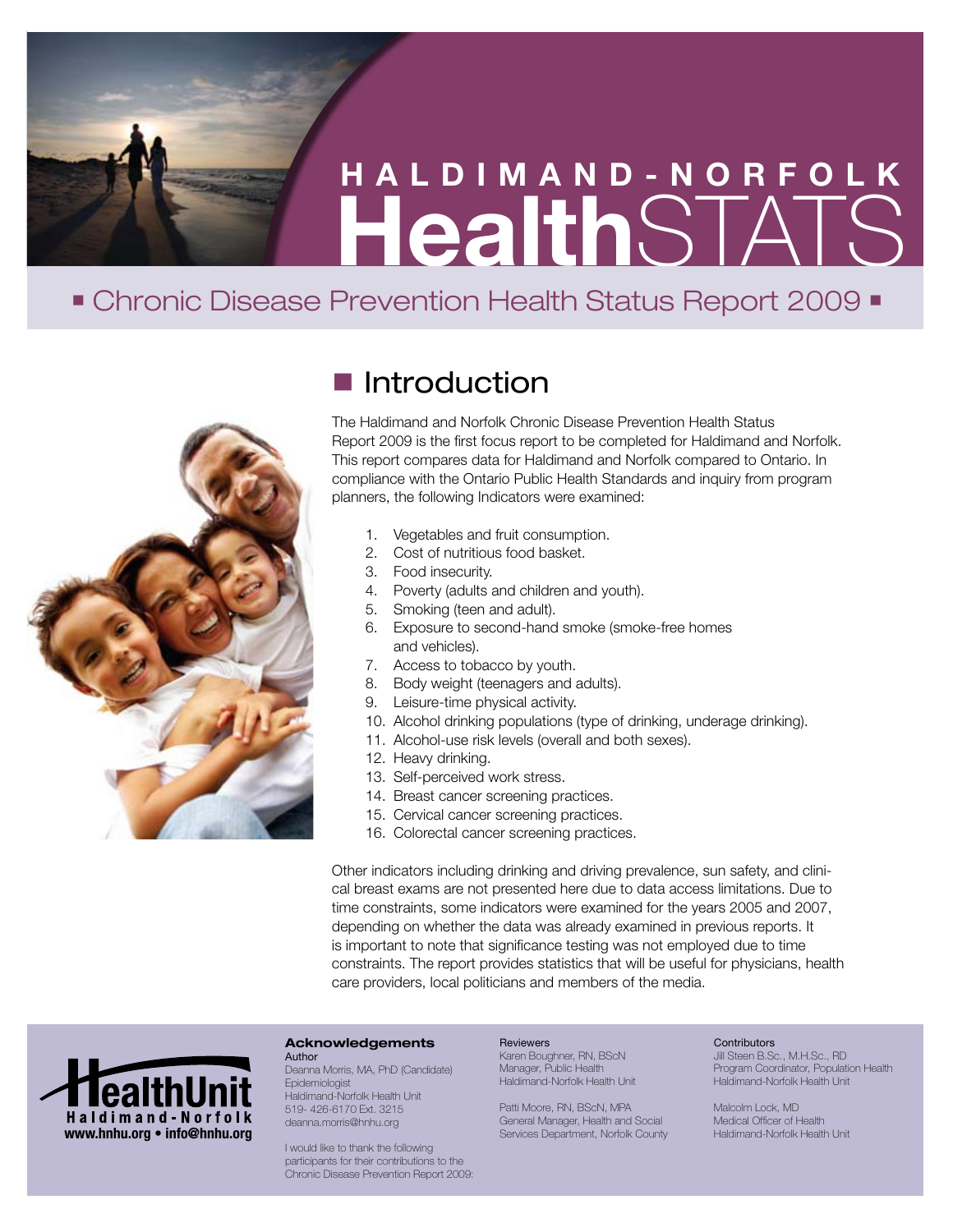# ■ Table of Contents

| Chronic Disease Health Status Report Highlights3                                                                                                             |
|--------------------------------------------------------------------------------------------------------------------------------------------------------------|
| Table 1: Recommended Number of Vegetable                                                                                                                     |
| Table 2: Daily Consumption of Vegetables and Fruit, age 12<br>years and older, Haldimand and Norfolk and Ontario,                                            |
|                                                                                                                                                              |
| Table 4: Household Food Security Status-Modified Version,                                                                                                    |
| Table 5: 2005 Low-Income Cut-Offs (LICOs) (before taxes)<br>for rural areas, such as Haldimand and Norfolk8                                                  |
| Table 6: Percent of Total Low-Income People, Haldimand                                                                                                       |
| Table 7: Smoking Status, age 12 to 19, Haldimand and                                                                                                         |
| Table 8: Smoking Status, age 20 and over, Haldimand and                                                                                                      |
| Table 9: Smoke-Free Homes, Haldimand and Norfolk,                                                                                                            |
| Table 10: Smoke-Free Vehicles, Haldimand and Norfolk,                                                                                                        |
| Table 11: Minor Access to Tobacco, Haldimand and                                                                                                             |
| Table 12: Health Risk Classification According to Body<br>Mass Index (BMI). For use with adults 18 and older,<br>excluding pregnant or breastfeeding women11 |
| Table 13: Self-Reported Body Mass Index, Age 18 and Older,<br>Haldimand and Norfolk, Ontario, 2005 and 2007 11                                               |
| Table 14: Self-Reported Body Mass Index, Age 12 to 17,                                                                                                       |
| Table 15: Leisure-Time Physical Activity, Age 12 and older,<br>Haldimand and Norfolk, Ontario, 2005 and 2007 12                                              |
| Table 16: Type of Drinker, Age 20 and Older, in the Past 12<br>Months, Haldimand and Norfolk, Ontario, 2007  12                                              |

| Table 17: Underage Drinking, in the Past 12 Months, Age 12<br>to 18, Haldimand and Norfolk, Ontario, 2007  12                                                                   |
|---------------------------------------------------------------------------------------------------------------------------------------------------------------------------------|
|                                                                                                                                                                                 |
| Table 19: Alcohol-Use Risk Levels of Current Drinkers, Age 20<br>years and Over, Both Sexes, Haldimand and                                                                      |
| Table 20: Alcohol-Use Risk Levels of Current Drinkers, Age 20<br>years and Over, Males, Haldimand and Norfolk,                                                                  |
| Table 21: Alcohol-Use Risk Levels of Current Drinkers, Age 20<br>Years and Over, Females, Haldimand and Norfolk,                                                                |
| Table 22: Frequency of Heavy Drinking, Current Drinkers in the<br>Past 12 months, Age 20 and Older, Haldimand                                                                   |
| Table 23: Self-Perceived Work Stress, Age 20 to 64, in the<br>Past 12 Months, Haldimand and Norfolk and                                                                         |
| Table 24: Mammogram Obtained Within the Last Two Years,<br>Females, Age 50 to 69, Haldimand and Norfolk                                                                         |
| Table 25: Proportion of Females, Age 18 and Over, Who Have<br>Ever Been Screened for Cervical Cancer with a Pap Test<br>within the lasat three years, Haldimand and Norfolk and |
| Table 26: Proportion of Persons, Age 50 and Older, Who Have<br>Ever Been Screened for Colorectal Cancer with an FOBT,<br>Haldimand and Norfolk and Ontario, 2005 and 2007 16    |
| Table 27: FOBT Obtained Within the Last Two Years, Age 50<br>and Over, Haldimand and Norfolk and Ontario, 2007 16                                                               |
|                                                                                                                                                                                 |
| Table 28: Selected Health Indicators, Haldimand and Norfolk,                                                                                                                    |
| Table 29: Selected Health Indicators, Haldimand and Norfolk,                                                                                                                    |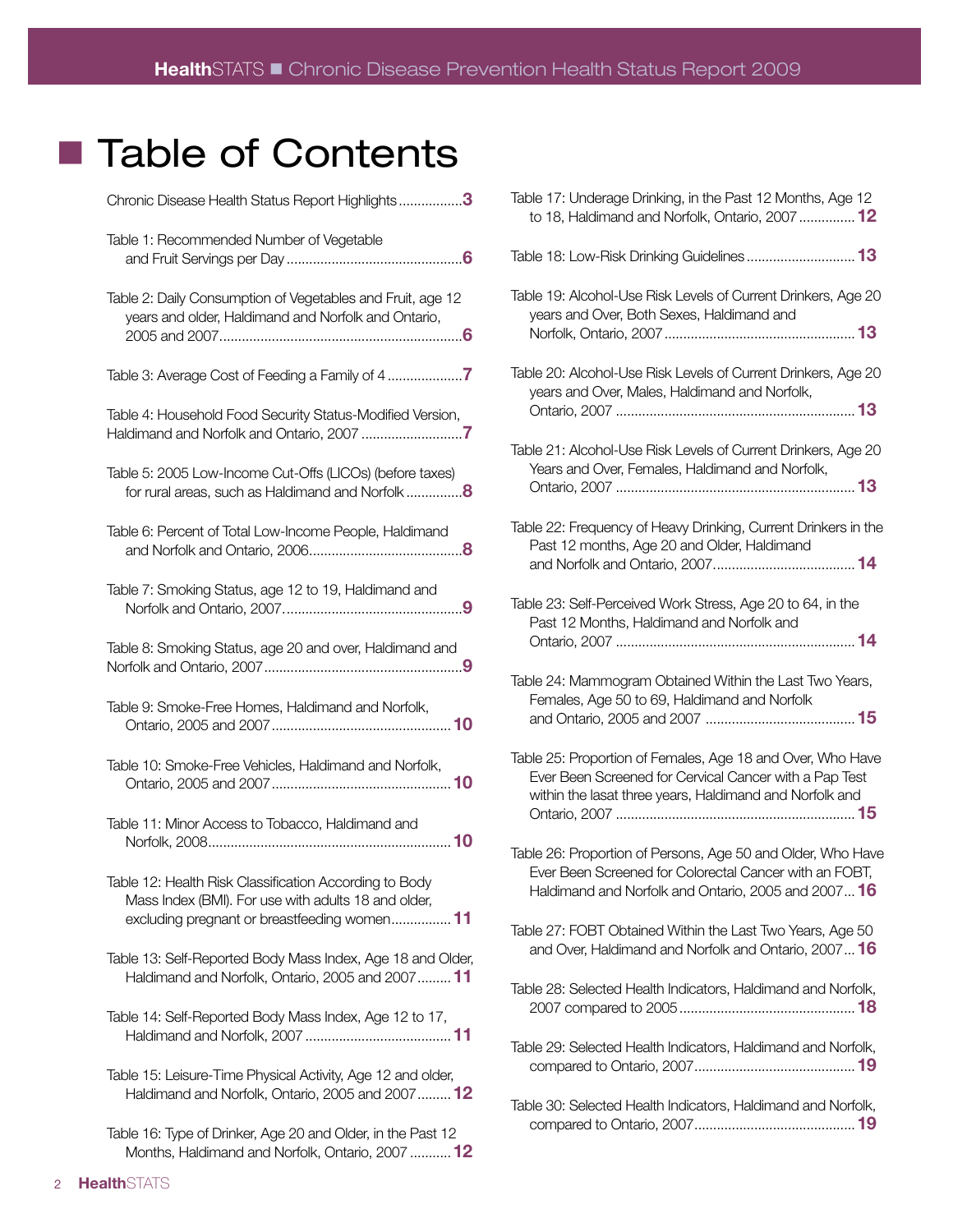# ■ Chronic Disease Health Status Report Highlights

# **N** VEGETABLES AND **FRUIT CONSUMPTION**

*Recommendation: The current recommendation is for adults to consume at least 7 servings of vegetables and fruit daily. However, since The Canadian Community Health Survey (2007) used the prior recommendation of at least 5 servings of vegetables and fruit daily, this is the standard that was examined.* 

- In 2007, in Haldimand and Norfolk, less than half the population, age 12 years and older (40.4%), consumed the recommended daily allowance of at least 5 servings of vegetables and fruit daily.
- In 2007, a higher percentage of Haldimand and Norfolk residents, age 12 years and older, consumed at least 5 servings of vegetables and fruit compared to 2005 (40.4% and 39.7% respectively).
- In 2007, a slightly higher percentage of Haldimand and Norfolk residents, age 12 years and older, consumed at least 5 servings of vegetables and fruit compared to Ontario (40.4% and 39.7% respectively).

# n **COST OF NUTRITIOUS FOOD BASKET**

• In Haldimand and Norfolk, the average cost of feeding a family of 4 per week increased from \$126.76/per week in 2007 to \$133.77/per week in 2008.

# $\blacksquare$  **FOOD INSECURITY**

- In 2007, 5.7% of households in Haldimand and Norfolk were classified as food insecure.
- In 2007, a slightly lower percentage of households in Haldimand and Norfolk were classified as food insecure compared to Ontario (5.7% and 7.1% respectively).

# **n** POVERTY

- In 2005, 5.7% of Haldimand and Norfolk residents lived in poverty. This accounts for 6,143 people (all ages and both sexes).
- In 2005, 7.4% of children and youth (age 17 and below) lived in poverty. This accounts for 1,800 children and youth (both sexes).
- Compared to Ontario, a lower percentage of children and youth and adults live in poverty.

# ■ SMOKING

# **TEEN SMOKING**

- In 2007, 24.7% of Haldimand and Norfolk teenagers, age 12 to 19 years, smoked daily or occasionally.
- In 2007, the percentage of teenagers, age 12 to 19 years who smoked, was more than double compared to Ontario (24.7% and 9.5% respectively).

## **ADULT SMOKING**

- In 2007, 26.8% of Haldimand and Norfolk adults, age 20 years and older, smoked daily or occasionally.
- In 2007, a higher percentage of

Haldimand and Norfolk adults, age 20 years and older, smoked daily or occasionally compared to Ontario (26.8% and 22.2% respectively).

# ■ **EXPOSURE TO SECOND-HAND SMOKE SMOKE-FREE HOMES**

- In 2007, 93.4% of Haldimand and Norfolk households were smoke free.
- In 2007, a higher percentage of Haldimand and Norfolk households were smoke free compared to 2005 (93.4% and 89.7% respectively).
- In 2007, a slightly lower percentage of Haldimand and Norfolk households were smoke free compared to Ontario (93.4% and 93.9% respectively).

## **SMOKE-FREE VEHICLES**

- In 2007, 90.8% of Haldimand and Norfolk vehicles were smoke free.
- In 2007, a slightly lower percentage of Haldimand and Norfolk vehicles were smoke free compared to 2005 (90.8% and 91.5% respectively).
- In 2007, a slightly lower percentage of Haldimand and Norfolk vehicles were smoke free compared to Ontario (90.8% and 91.6% respectively).

# ■ **ACCESS TO TOBACCO BY YOUTH**

- In 2008, there were no venders in Haldimand and Norfolk selling tobacco products to minors.
- Overall, there are 123 tobacco venders in Haldimand and Norfolk.
- In 2008, overall there were 261







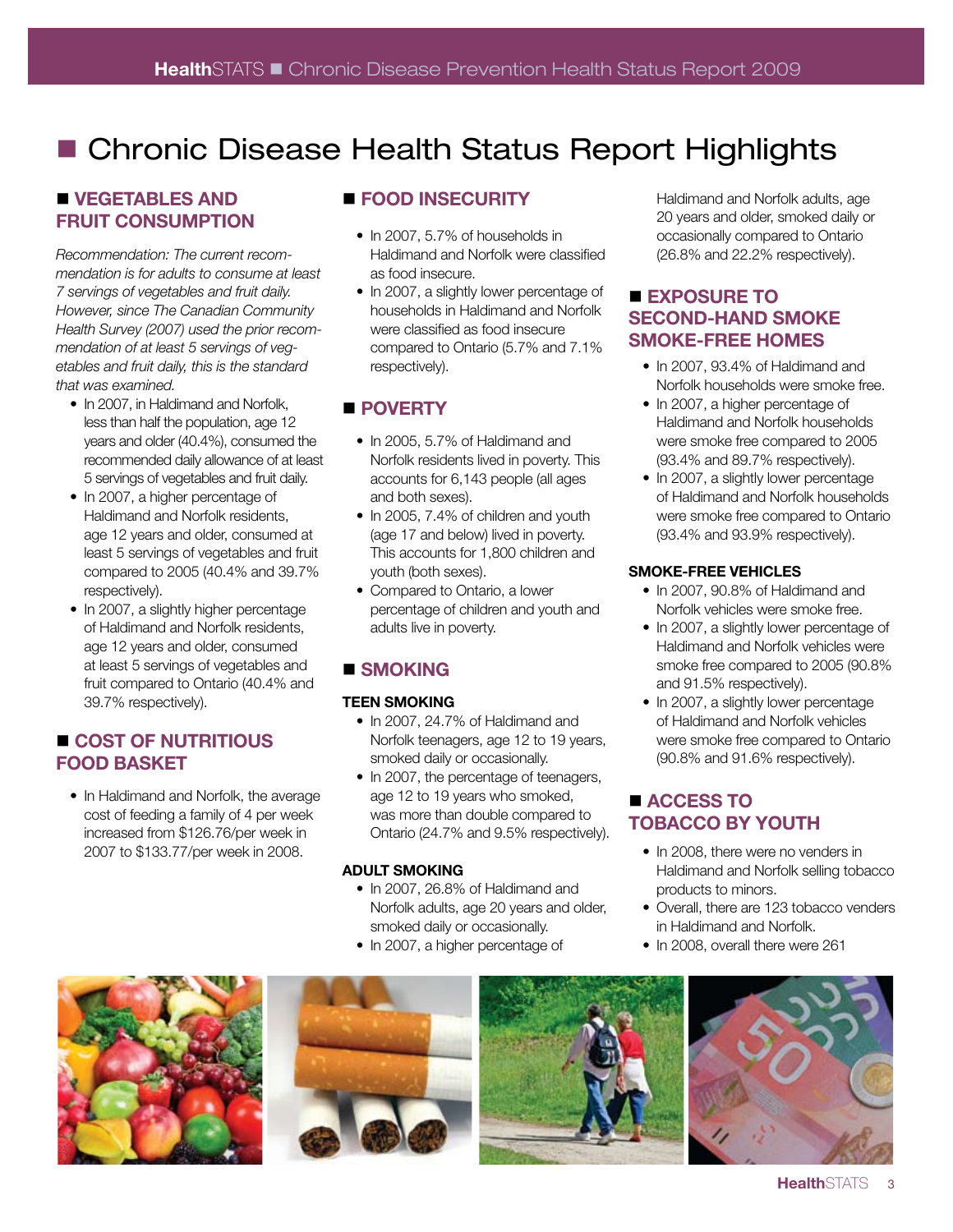compliance checks on the 123 tobacco venders.

# n **OVERWEIGHT AND OBESITY**

*Recommendation: The Body Mass Index (BMI) classification system for persons age 18 and older consists of underweight, normal weight, overweight, obese, obese class 1, obese class 2 and obese class 3. BMI is calculated using the person's height and weight. There is a risk of developing health problems associated with BMI. It is recommended that adults (18 and over) have a body mass index of 18.5-24.9, which is considered normal weight.* 

## **ADULT BODY MASS INDEX**

- In 2007, over half (56.5%) of Haldimand and Norfolk residents, age 18 years and older, were overweight or obese.
- In 2007, 56.5% of Haldimand and Norfolk residents, age 18 years and older, were at increased risk or extremely high risk of developing health problems as a result of being overweight or obese.
- In 2007, a higher percentage of Haldimand and Norfolk residents, age 18 years and older, were overweight or obese compared to 2005 (56.5% and 53.4% respectively).
- In 2007, a higher percentage of Haldimand and Norfolk residents, age 18 years and older, were overweight or obese compared to Ontario (56.5% and 49.5% respectively).

## **TEENAGE BODY MASS INDEX**

• In 2007, 74.3% of teenagers, age 12 to 17 years, were at a healthy weight (neither obese or overweight).

• In 2007, a slightly higher percentage of Haldimand and Norfolk residents, age 12 to 17 years, were at a healthy weight (neither obese nor overweight) compared to Ontario (74.3% and 71.7% respectively).

# $\blacksquare$  **LEISURE-TIME PHYSICAL ACTIVITY**

*Recommendation: According to Canada's Physical Activity Guide to Healthy Active Living (CPAG)(2002), people should be active most days of the week. Health benefits can be achieved by accumulating either 30 to 60 minutes of moderate-intensity activity or 60 minutes of light-intensity activity, 4 to 7 days a week. Total activity can be accumulated at 10-minute intervals.* 

- In 2007, over half the population (52.1%) in Haldimand and Norfolk, age 12 years and older, were inactive.
- In 2007, a higher percentage of Haldimand and Norfolk residents, age 12 years and older, were inactive compared to 2005 (52.1% and 45.9% respectively).
- In 2007, a higher percentage of Haldimand and Norfolk residents, age 12 years and older, were inactive compared to Ontario (52.1% and 49.0% respectively).

# **n** ALCOHOL

*Recommendation: The Low-Risk Drinking Guidelines recommend having no more than 2 standard drinks on any day. The guidelines specify no more than 2 standard drinks on any day with a weekly limit of up to 9 standard drinks for women and up to 14 for men.*

## **ADULT ALCOHOL CONSUMPTION**

- In 2007, 85.1% of Haldimand and Norfolk adults, age 19 years and older, consumed alcohol in the past 12 months.
- In 2007, a higher percentage of Haldimand and Norfolk adults, age 19 years and older, consumed alcohol in the past 12 months compared to Ontario (85.1% and 77.4% respectively).

#### **UNDERAGE DRINKING**

- In 2007, over half of adolescents (64%), age 12 to 18 years, engaged in underage drinking.
- In 2007, in Haldimand and Norfolk, a higher percentage of adolescents, age 12 to 18 years, engaged in underage drinking compared to Ontario (64.0% and 41.4% respectively).

# n **ALCOHOL RISK LEVELS**

- In 2007, 52% of Haldimand and Norfolk residents, age 20 years of age and older who are current drinkers, are at high risk for alcohol-related problems.
- In 2007, a higher percentage of Haldimand and Norfolk residents, age 20 years and older, were at high risk for alcohol-related problems compared to Ontario (52.0% and 42.8% respectively).

## **ALCOHOL RISK LEVELS, MALES**

- In 2007, over 2/3 (66.8%) of Haldimand and Norfolk males, age 20 years and older, were at high risk for alcohol-related problems.
- In 2007, a higher percentage of Haldimand and Norfolk males, age 20 years and older, were at high risk for







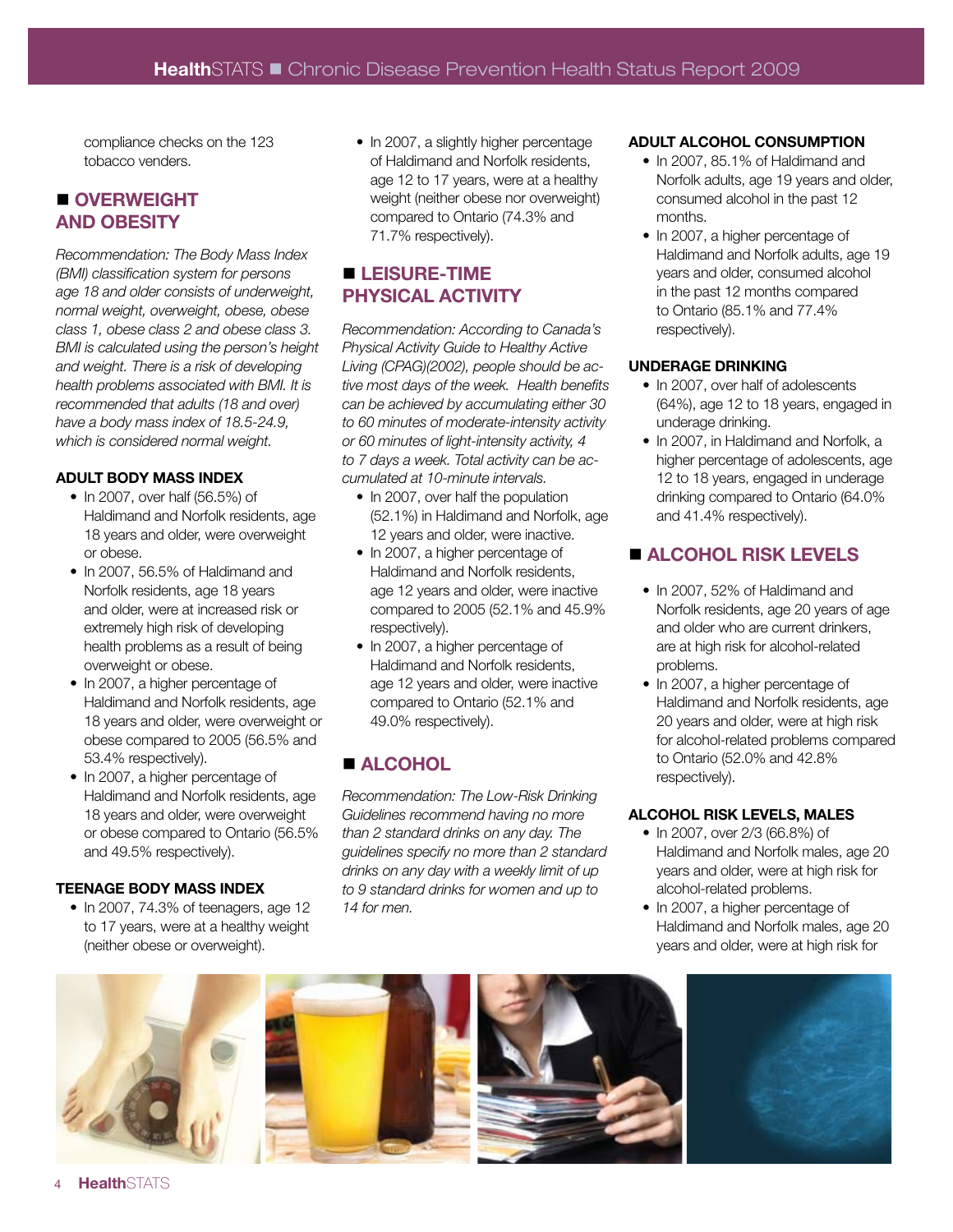alcohol-related problems compared to Ontario (66.8% and 49% respectively).

#### **ALCOHOL RISK LEVELS, FEMALES**

- In 2007, 24.3% Haldimand and Norfolk females, age 20 years and older, were at high risk for alcoholrelated problems.
- In 2007, a lower percentage of Haldimand and Norfolk females, age 20 years and older, were at high risk for alcohol-related problems compared to Ontario (24.3% and 34.2% respectively).

# **N HEAVY DRINKING**

- In 2007, 25.1% of Haldimand and Norfolk residents, age 20 years and older, engaged in heavy drinking in the past 12 months.
- In 2007, a higher percentage of Haldimand and Norfolk residents, age 20 years and older, engaged in heavy drinking in the past 12 months compared to Ontario (25.1% and 17.6% respectively).

# n **SELF-PERCEIVED WORK STRESS**

- In 2007, in the past 12 months, 26.4% of Haldimand and Norfolk residents, age 20 to 64 years, reported that they were stressed on most days at work (main job or business).
- In 2007, a slightly higher percentage of Haldimand and Norfolk females (27.3%), compared to Haldimand and Norfolk males (25.8%), age 20 to 64 years, reported that they were stressed on most days at work (main job or business).
- In 2007, a lower percentage of Haldimand and Norfolk residents, age 20 to 64 years, reported that they were stressed on most days at work compared to Ontario (main job or business).

## ■ **SCREENING PRACTICES O BREAST CANCER**

#### **ROUTINE SCREENING WITH MAMMOGRAM**

*Recommendation: Women age 50 to 69 should have a mammogram every 2 years. Evidence shows that women age 50 to 69 benefit the most from regular mammograms. The evidence for mammography for women aged 40 to 49 is not clear compared to women age 50 to 69. Therefore, in Ontario, it is recommended that women age 40 to 49 talk to their doctors to make a personal decision about mammography. The time to go for screening is when you feel fine. If one is worried about any breast problem, consult with your doctor.*

- In 2007, over half of Haldimand and Norfolk females, age 50 to 69 years (59%), received routine screening with a mammogram within the last 2 years.
- In 2007, a higher percentage of Haldimand and Norfolk females, age 50 to 69 years, received routine screening with a mammogram within the last 2 years compared to 2005 (59% and 54.3% respectively).
- In 2007, a higher proportion of Haldimand and Norfolk females, age 50 to 69 years, received routine screening with a mammogram within the last 2 years compared to Ontario (59% and 56.7% respectively).

# m **CERVICAL CANCER**

#### **CERVICAL CANCER SCREENING,**

*Recommendation: Women who are, or have been, sexually active should be screened for cervical cancer. Women should be screened for cervical cancer every 3 years.* 

#### **CERVICAL CANCER SCREENING**

• In 2007, 62.6% of Haldimand and Norfolk females, age 18 years and older, had a Pap Test within the last 3 years compared to Ontario (68.5%).

# m **COLORECTAL CANCER**

*Recommendation: Both sexes, age 50 years of age and older, should have a Fecal Occult Blood Test (FOBT) every 2 years.*

#### **EVER BEEN SCREENED WITH AN FOBT**

- In 2007, 40.3% of Haldimand and Norfolk residents, age 50 years and older, had received at least one screen for colorectal cancer with an FOBT.
- In 2007, a higher percentage of Haldimand and Norfolk residents, age 50 years and older, had received at least one screen for colorectal cancer with an FOBT compared to 2005 (40.3% and 30.7% respectively).
- In 2007, a slightly higher percentage of Haldimand and Norfolk residents, age 50 years and older, had received at least one screen for colorectal cancer with an FOBT compared to Ontario (40.3% and 38.7% respectively).

## **RECEIVED ROUTINE SCREENING FOR COLORECTAL CANCER WITH AN FOBT**

- In 2007, 22.5% of Haldimand and Norfolk residents, age 50 years and older, had been screened for colorectal cancer with an FOBT within the last 2 years.
- In 2007, a higher percentage of Haldimand and Norfolk residents, age 50 years and older, had been screened for colorectal cancer with an FOBT within the last 2 years compared to Ontario (22.5% and 18.6% respectively).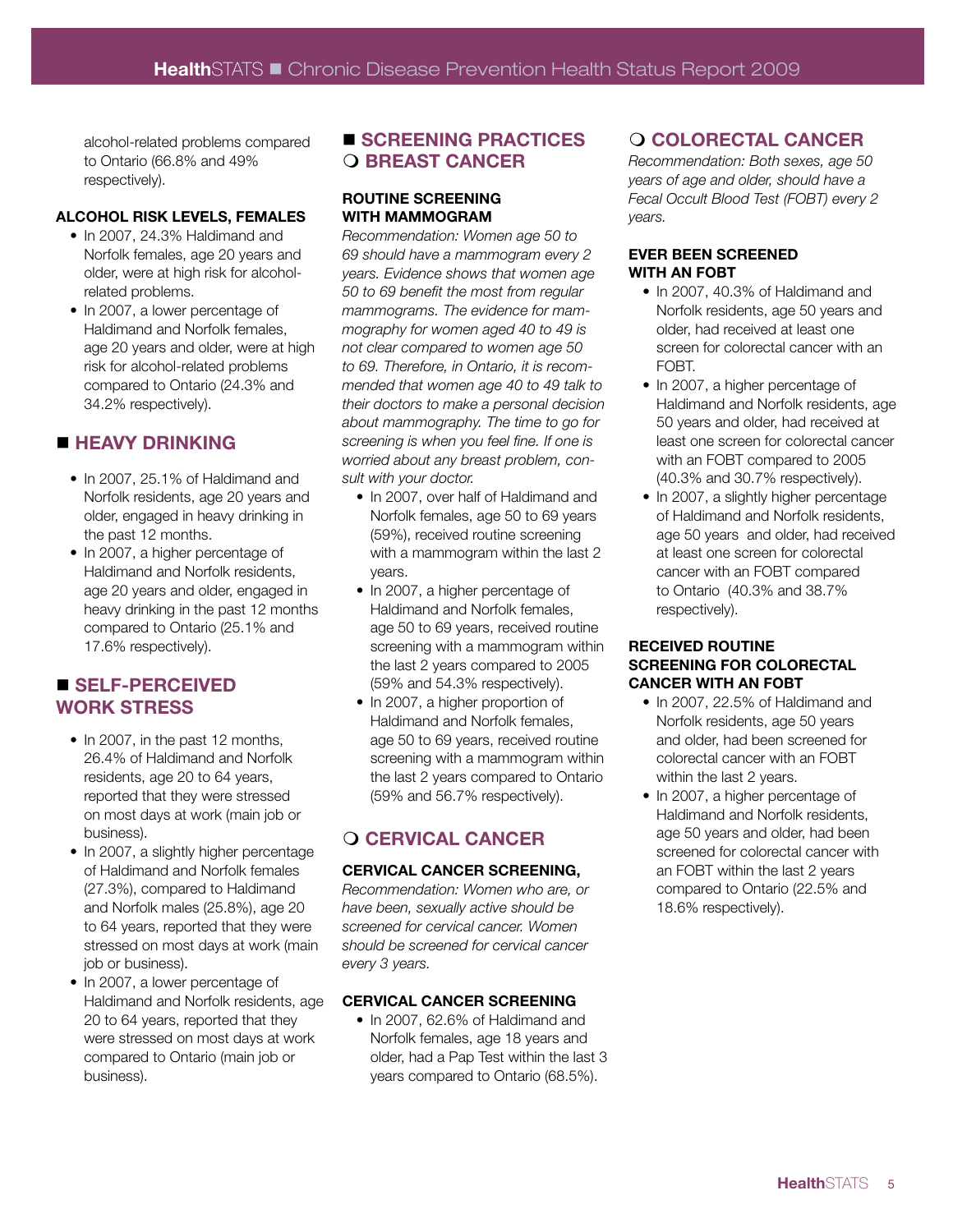# ■ Chronic Disease Prevention Health Status

# **N VEGETABLES AND FRUIT CONSUMPTION**

**RECOMMENDED NUMBER OF VEGETABLES AND FRUIT SERVINGS PER DAY** 

*Table 1: Recommended Number of Vegetable and Fruit Servings per Day*

|                 | <b>Children</b>      |                        | Teens                |           | <b>Adults</b> |         |          |        |       |
|-----------------|----------------------|------------------------|----------------------|-----------|---------------|---------|----------|--------|-------|
| <b>Sex</b>      | <b>Both</b><br>Sexes | <b>Both</b><br>I Sexes | <b>Both</b><br>Sexes | Female    | Male          | Female  | Male     | Female | Male  |
| Age             | $2 - 3$              | $4 - 8$                | $9 - 13$             | $14 - 18$ | $14 - 18$     | 19-50   | $19-50$  | $51+$  | $51+$ |
| <b>Servings</b> | 4                    | 5                      | 6                    |           | 8             | $7 - 8$ | $8 - 10$ |        |       |

*Health Canada (2007). Canada's Food Guide for Healthy Living.* 





#### **DAILY CONSUMPTION OF VEGETABLES AND FRUIT**

*Table 2: Daily Consumption of Vegetables and Fruit, age 12 years and older, Haldimand and Norfolk and Ontario, 2005 and 2007.*

|                                              | <b>H&amp;N 2005</b><br>$(% \pm 95\% \text{ CI})$ | <b>H&amp;N 2007</b><br>$(% \pm 95\% \text{ CI})$ | <b>ON 2005</b><br>$(% \pm 95\% \text{ CI})$ | <b>ON 2007</b><br>$(% \pm 95\% \text{ CI})$ |
|----------------------------------------------|--------------------------------------------------|--------------------------------------------------|---------------------------------------------|---------------------------------------------|
| <b>Fewer than 5</b><br><b>Daily Servings</b> | $58.3 \pm 4.6$                                   | $56.9 \pm 5.8$                                   | $53.8 \pm 0.8$                              | $55.1 \pm 1.0$                              |
| Five to 10<br><b>Daily Servings</b>          | $32.5 \pm 4.6$                                   | $33.6 \pm 5.4$                                   | $37.5 \pm 0.8$                              | $35.8 \pm 1.0$                              |
| More than 10<br><b>Daily Servings</b>        | $*2.8 \pm 1.5$                                   | $*6.8 \pm 3.6$                                   | $3.7 \pm 0.3$                               | $3.9 \pm 0.5$                               |
| <b>Not Stated</b>                            | $*6.4 \pm 2.4$                                   | $*2.7 \pm 1.8$                                   | $5.0 \pm 0.37$                              | $5.2 \pm 0.4$                               |
| <b>Total</b>                                 | 100                                              | 100                                              | 100                                         | 100                                         |

*Source: Canadian Community Health Survey 2005, and 2007, Statistics Canada, Share File, Knowledge Management and Reporting Branch, Ontario MOHLTC. Data Notes: Derived Variable. \* High sampling variability, interpret with caution. Not stated includes don't know, refuse, and not stated.*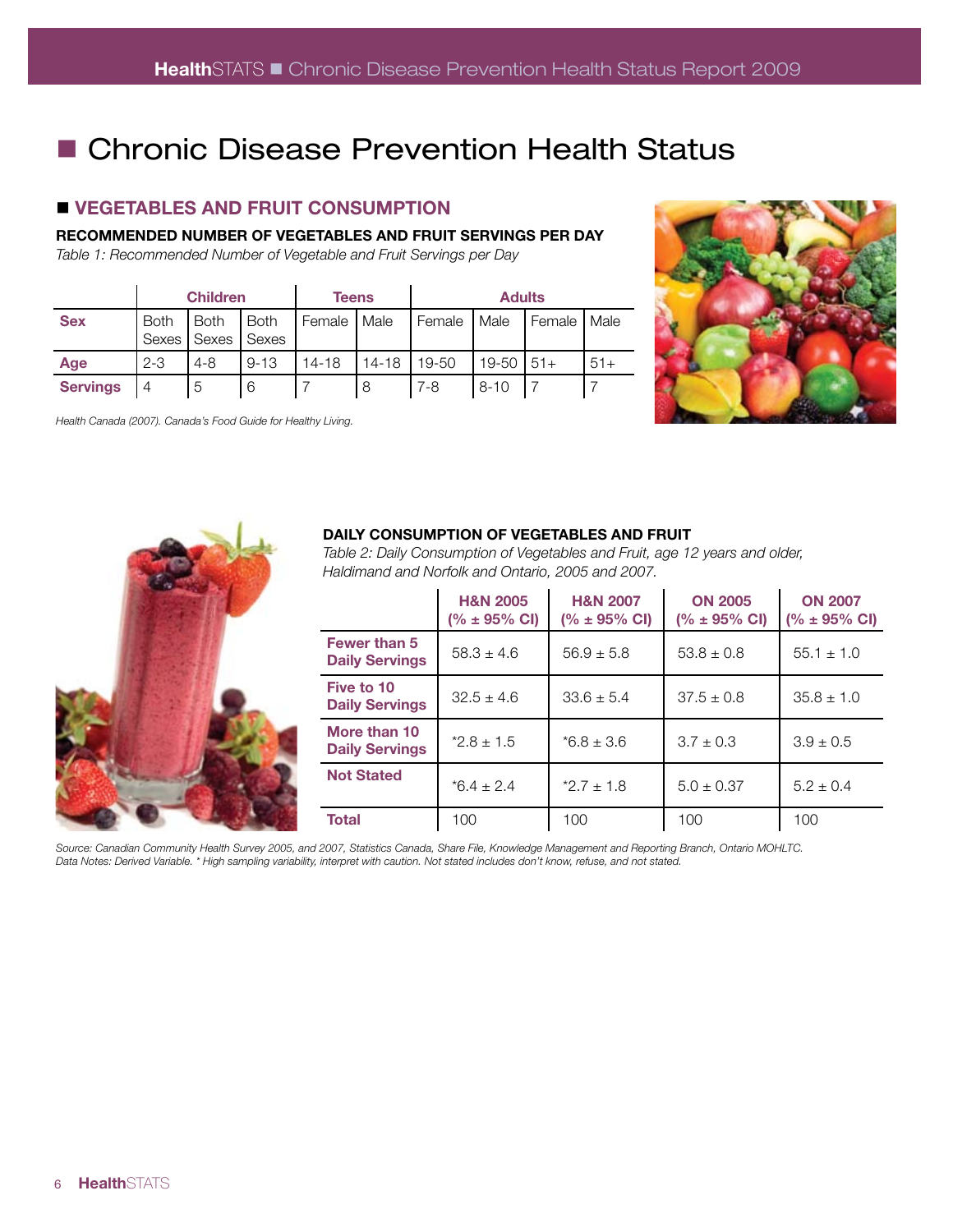# ■ COST OF NUTRITIOUS FOOD BASKET

#### **AVERAGE COST OF FEEDING A FAMILY OF 4 IN HALDIMAND AND NORFOLK**

*Table 3: Average Cost of Feeding a Family of 4*

|                                                              | 2007     | 2008     |
|--------------------------------------------------------------|----------|----------|
| <b>Average Cost for Feeding a</b><br><b>Family of 4/week</b> | \$126.76 | \$133.77 |
| % change from 2007 to 2008                                   |          | 5.5%     |

*Data Source: Haldimand-Norfolk Health Unit.*

*Data Notes: Family of four consists of the following: Man 25 to 49 years of age, woman 25 to 49 years of age, girl 4 to 9 years of age and boy 13 to 15 years of age.*





# n **FOOD INSECURITY HOUSEHOLD FOOD SECURITY STATUS**

*Table 4: Household Food Security Status-Modified Version, Haldimand and Norfolk and Ontario, 2007.* 

|                      | <b>H&amp;N 2007</b><br>$(% \pm 95\% \text{ CI})$ | <b>ON 2007</b><br>$(% \pm 95\% \text{ CI})$ |  |
|----------------------|--------------------------------------------------|---------------------------------------------|--|
| <b>Food Secure</b>   | $89.9 \pm 4.5$                                   | $87.8 \pm 0.7$                              |  |
| <b>Food Insecure</b> | $*5.7 \pm 3.1$                                   | $7.1 \pm 0.6$                               |  |
| <b>Not Stated</b>    | $***$                                            | $5.1 \pm 0.5$                               |  |
| <b>Total</b>         | NC.                                              | 100                                         |  |

*Source: Canadian Community Health Survey 2007, Statistics Canada, Share File, Knowledge Management and Reporting Branch, Ontario MOHLTC.*

*Data Notes: Derived Variable. \* High sampling variability, interpret with caution. \*\* High sampling variability data is not releasable. NC: Not able to compute. Not stated includes don't know, refuse, and not stated. This variable is based on a set of 18 questions and indicates whether households both with and without children were able to afford the food they needed in the previous 12 months. It captures three kinds of situations: 1. Food secure: No, or one, indication of difficulty with income-related food access; 2. Moderately food insecure: Indication of compromise in quality and/or quantity of food consumed; 3. Severely food insecure: Indication of reduced food intake and disrupted eating patterns. Food Insecure is both moderately and severe food insecurity. This variable is adopted from the Health Canada model of food security status.*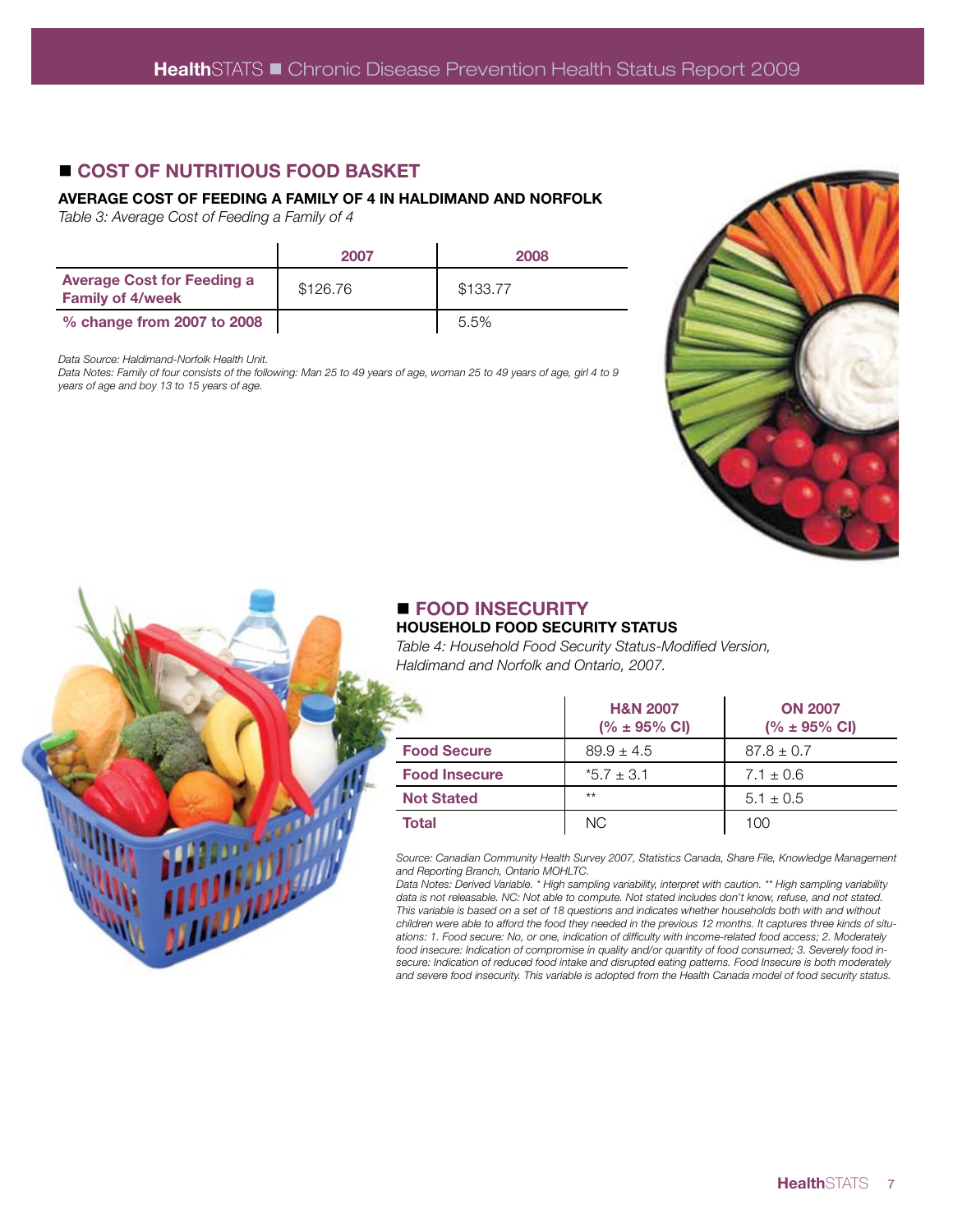# ■ POVERTY

*Table 5: 2005 Low-Income Cut-Offs (LICOs) (before taxes) for rural areas, such as Haldimand and Norfolk.*

| <b>Size of Family</b> | <b>LICO</b> |
|-----------------------|-------------|
| 1 person              | \$14,303    |
| 2 persons             | \$17,807    |
| 3 persons             | \$21,891    |
| 4 persons             | \$26,579    |
| 5 persons             | \$30,145    |
| 6 persons             | \$33,999    |
| 7+ persons            | \$37,853    |



*Data Notes: Low-Income Cut-Offs are based on the cost of living, family size, and place of residence (urban or rural).* 



*Data Source: 2006 Census, Health Unit Profiles. Statistics Canada Website: http://www12.statcan.ca.*

*Data Notes: (1) In 2005, the total number of lowincome people, after tax (based on LICO), in Ontario is 1.35 million, which accounts for 11.1% of the total Ontario population (all ages, both sexes). (2) In 2005, the number of low-income people, age 17 and below, after tax (based on LICO), in Ontario is 372,504, which accounts for 13.7% of the Ontario population age 17 and below.*

#### **LOW-INCOME CUT-OFF (LICO)**

*Table 6: Percent of Total Low-Income People, Haldimand and Norfolk and Ontario, 2006.*

|                                                                                      | H&N      | <b>ON</b>  |
|--------------------------------------------------------------------------------------|----------|------------|
| Total Population in 2006, both sexes (Code1)                                         | 107,775  | 12,160,282 |
| % in low income after tax. All persons based on LICO<br>(Code277)                    | $5.7\%$  | 11.1%      |
| Number of low income people after tax.<br>(Total population), based on LICO          | 6,143    | 1,349,791  |
| Population age 17 and below, 2006 (Code8 -12)                                        | 24,324   | 2,719,005  |
| Percent in low income after tax. Persons age 17 and<br>below based on LICO (Code279) | 7.4%     | 13.7%      |
| Number of low-income persons age 17 and below,<br>after tax, based on LICO           | 1,800    | 372,504    |
| Total number of all persons in private households,<br>counts with income (Code275)   | 105,905  | 11,926,140 |
| Total number of persons 15 years and over with<br>income, counts (Code268)           | 83,690   | 9,340,020  |
| Median income after tax, persons 15 years and over<br>(Code270)                      | \$22,745 | \$24,604   |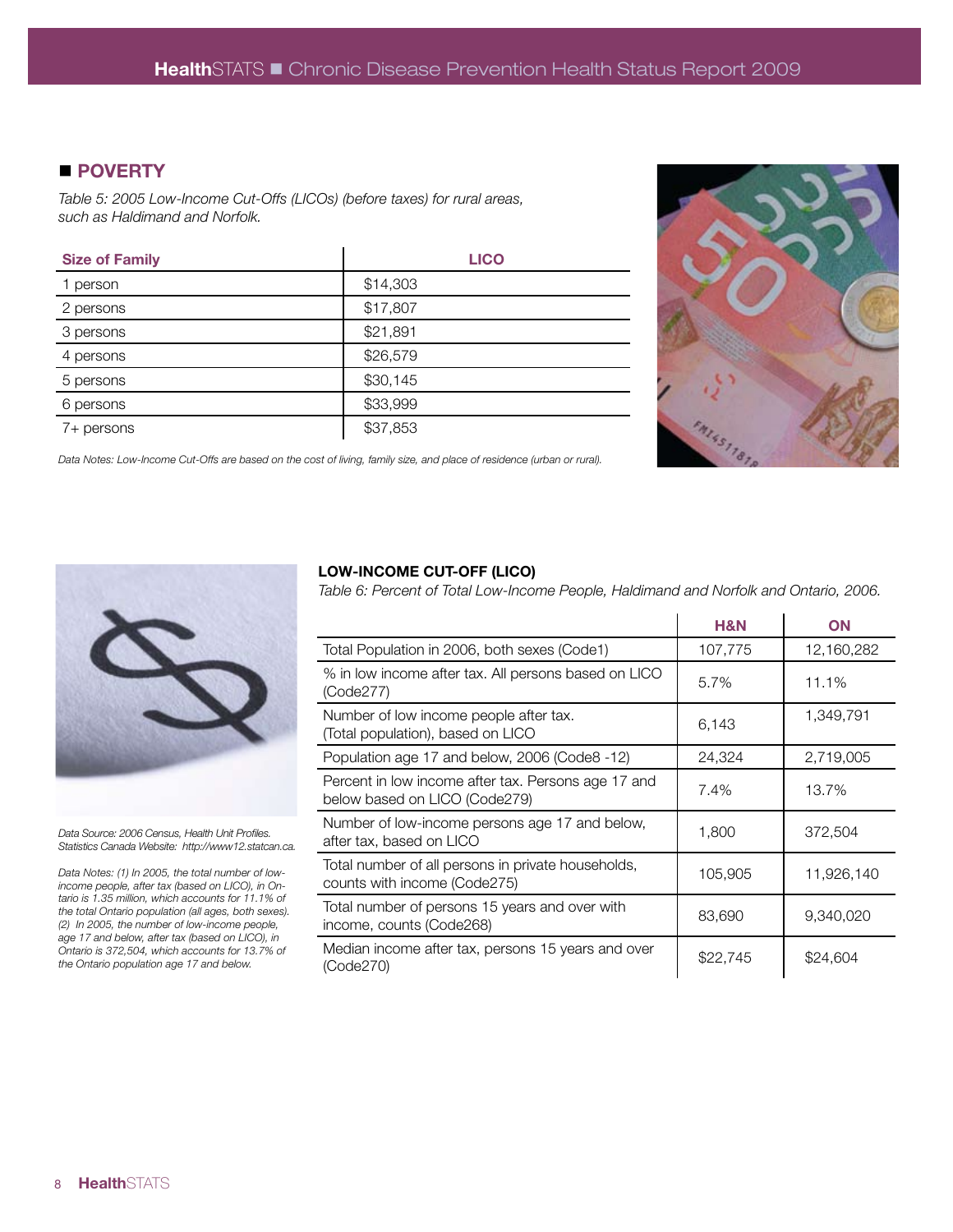# ■ SMOKING - SMOKING STATUS

#### **TEEN SMOKING**

*Table 7: Smoking Status, age 12 to 19, Haldimand and Norfolk and Ontario, 2007.*

|                              | <b>H&amp;N 2007</b><br>$(% \pm 95\% \text{ CI})$ | <b>ON 2007</b><br>$(% \pm 95\% \text{ CI})$ |
|------------------------------|--------------------------------------------------|---------------------------------------------|
| <b>Daily or Occasionally</b> | $24.7 \pm 15.1$                                  | $9.5 \pm 1.6$                               |
| <b>Former</b>                | $**$                                             | $9.9 \pm 1.8$                               |
| <b>Never</b>                 | $73.6 \pm 15.1$                                  | $80.4 \pm 2.3$                              |
| <b>Not Stated</b>            |                                                  | $*$ *                                       |
| Total                        | NC.                                              | <b>NC</b>                                   |



*Source: Canadian Community Health Survey 2007, Statistics Canada, Share File, Knowledge Management and Reporting Branch, Ontario MOHLTC.*

*Data Notes: Derived Variable. \*\* High sampling variability data is not releasable. NC: Not able to compute. Not stated includes don't know, refuse, and not stated.*



#### **ADULT SMOKING**

*Table 8: Smoking Status, age 20 and over, Haldimand and Norfolk and Ontario, 2007.*

|                              | <b>H&amp;N 2007</b><br>$(% \pm 95\% \text{ CI})$ | <b>ON 2007</b><br>$(% \pm 95\% \text{ CI})$ |
|------------------------------|--------------------------------------------------|---------------------------------------------|
| <b>Daily or Occasionally</b> | $26.8 \pm 6.8$                                   | $22.2 \pm 0.9$                              |
| <b>Former</b>                | $43.1 \pm 7.5$                                   | $38.5 \pm 1.0$                              |
| <b>Never</b>                 | $29.9 \pm 6.0$                                   | $38.5 \pm 1.1$                              |
| <b>Not Stated</b>            | $**$                                             | $*80 \pm 0.2$                               |
| <b>Total</b>                 | NC.                                              | 100                                         |

*Source: Canadian Community Health Survey 2007, Statistics Canada, Share File, Knowledge Management and Reporting Branch, Ontario MOHLTC.*

*Data Notes: Derived Variable. \* High sampling variability, interpret with caution \*\* High sampling variability data is not releasable. NC: Not able to compute. Not stated includes don't know, refuse, and not stated.*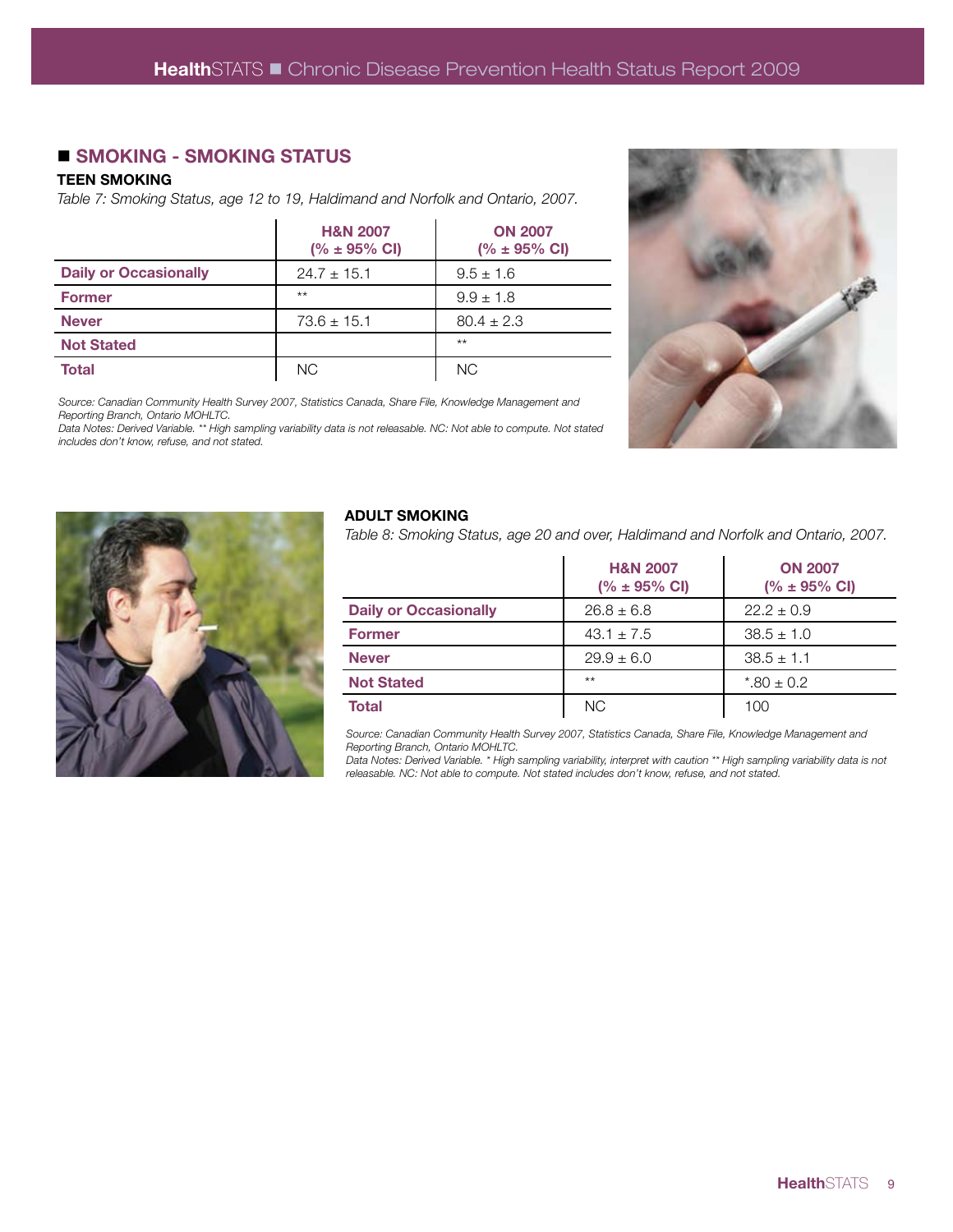# ■ **EXPOSURE TO SECOND-HAND SMOKE**

*Table 9: Smoke-Free Homes, Haldimand and Norfolk, Ontario, 2005 and 2007.*

|                             | <b>H&amp;N 2005</b><br>$(% \pm 95\% \text{ CI})$ | <b>H&amp;N 2007</b><br>$(% \pm 95\% \text{ Cl})$ | <b>ON 2005</b><br>$(% \pm 95\% \text{ Cl})$ | <b>ON 2007</b><br>$(% \pm 95\% \text{ CI})$ |
|-----------------------------|--------------------------------------------------|--------------------------------------------------|---------------------------------------------|---------------------------------------------|
| <b>Smoke-Free Homes</b>     | $89.7 \pm 3.2$                                   | $93.4 + 3.4$                                     | $92.6 \pm 0.4$                              | $93.9 \pm 0.5$                              |
| <b>Non Smoke-Free Homes</b> | $10.3 \pm 3.2$                                   | $*6.6 + 3.4$                                     | $7.3 \pm 0.4$                               | $5.6 \pm 0.5$                               |
| <b>Not Stated</b>           |                                                  |                                                  | $0.1 \pm 0.1$                               | $*0.4 \pm 0.2$                              |
| <b>Total</b>                | 100                                              | 100                                              | 100                                         | 100                                         |

*Source: Canadian Community Health Survey 2005 and 2007, Statistics Canada, Share File, Knowledge Management and Reporting Branch, Ontario MOHLTC.* Data Notes: \* High sampling variability, interpret with caution. Not stated includes don't know, refused, and not stated. Non-applicable responses were excluded. Smoke-free *homes are defined as homes in which neither household members nor regular visitors, smoke every day or almost every day.* 

#### *Table 10: Smoke-Free Vehicles, Haldimand and Norfolk, Ontario, 2005 and 2007.*

|                                | <b>H&amp;N 2005</b><br>$(% \pm 95\% \text{ Cl})$ | <b>H&amp;N 2007</b><br>$(% \pm 95\% \text{ CI})$ | <b>ON 2005</b><br>$(% \pm 95\% \text{ Cl})$ | <b>ON 2007</b><br>$(% \pm 95\% \text{ CI})$ |
|--------------------------------|--------------------------------------------------|--------------------------------------------------|---------------------------------------------|---------------------------------------------|
| <b>Smoke-Free Vehicles</b>     | $91.5 \pm 2.8$                                   | $90.8 \pm 5.6$                                   | $92.1 \pm 0.4$                              | $91.6 \pm 0.7$                              |
| <b>Non Smoke-Free Vehicles</b> | $*8.5 + 2.8$                                     | $*9.2 \pm 5.6$                                   | $7.7 + 0.4$                                 | $7.9 \pm 0.7$                               |
| <b>Not Stated</b>              | $**$                                             |                                                  | $*0.2 \pm 0.1$                              | $*0.5 \pm 0.2$                              |
| <b>Total</b>                   | NC.                                              | 100                                              | 100                                         | 100                                         |

*Source: Canadian Community Health Survey 2005 and 2007, Statistics Canada, Share File, Knowledge Management and Reporting Branch, Ontario MOHLTC.* Data Notes: \* High sampling variability, interpret with caution, \*\* High sampling variability data is not releasable. NC: Not able to compute. Not stated includes don't know, refused, *and not stated. Non-applicable responses were excluded. Smoke-free vehicles are defined as cars or private vehicles that are not exposed to second-hand smoke every day or almost every day in the past month.*

# $\blacksquare$  **ACCESS TO TOBACCO BY YOUTH**

There are 123 tobacco vendors in Haldimand and Norfolk. There were 261 compliance checks to establish whether the 123 tobacco vendors were selling tobacco products to minors, whereby a test shopper 16 years of age would try



data may be misleading. Moreover, since Haldimand and Norfolk is considered a rural community where "everyone knows each other," the vendors in small townships are more likely able to recognize a test shopper.



*Table 11: Minor Access to Tobacco, Haldimand and Norfolk, 2008.*

| <b>Total Number of Tobacco Venders</b>     | 123   |
|--------------------------------------------|-------|
| <b>Total Number of Compliance Checks</b>   | 261   |
| <b>Number of Venders Selling to Minors</b> |       |
| <b>Minors' Access to Tobacco</b>           | $0\%$ |

*Data Source: Haldimand-Norfolk Health Unit.*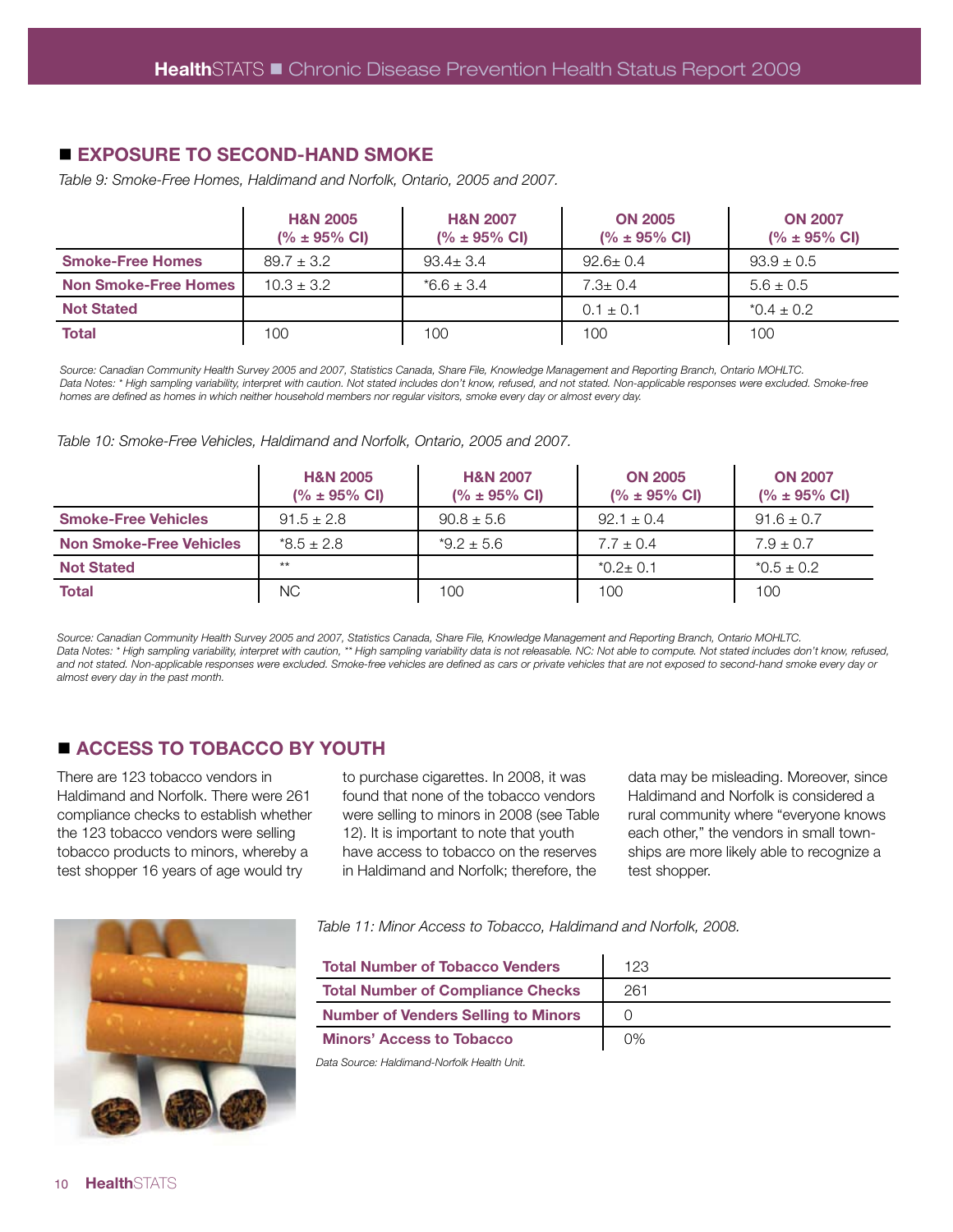## ■ **BODY WEIGHT**

#### **HEALTH-RISK CLASSIFICATION TABLE ACCORDING TO BODY MASS INDEX (BMI)**

*Table 12: Health Risk Classification According to Body Mass Index (BMI). For use with adults 18 and older, excluding pregnant or breastfeeding women.*

| <b>BMI Category</b> | <b>Classification</b> | <b>Risk of Developing Health Problems</b> |
|---------------------|-----------------------|-------------------------------------------|
| < 18.5              | Underweight           | Increased risk                            |
| 18.5-24.9           | Normal/Healthy weight | Least risk                                |
| 25.0-29.9           | Overweight            | Increased risk                            |
| 30 and over         | Obese                 |                                           |
| 30-34.9             | Obese Class 1         | High risk                                 |
| 35.0-39.9           | Obese Class 2         | Very high risk                            |
| $>40$               | Obese Class 3         | Extremely high risk                       |

*Note: For persons 65 and older, the "normal" range may begin slightly above BMI 18.5 and extend into the "overweight" range. Source: Canadian Guidelines for Body Weight Classification in Adults. Health Canada 2003.* 

#### **ADULT BODY MASS INDEX**

*Table 13: Self-Reported Body Mass Index, Age 18 and Older, Haldimand and Norfolk, Ontario, 2005 and 2007.*

|                                                      | <b>H&amp;N</b><br>2005<br>$(% \pm )$<br>95% CI) | <b>H&amp;N</b><br>2007<br>(% $\pm$<br>95% CI) | ON<br>2005<br>(% $\pm$<br>95% CI) | ON<br>2007<br>(% $\pm$<br>95% CI) |
|------------------------------------------------------|-------------------------------------------------|-----------------------------------------------|-----------------------------------|-----------------------------------|
| <b>Under-</b><br>weight                              | $*2.2 \pm$<br>1.4                               | $**$                                          | $2.7 \pm$<br>0.3                  | $2.7 \pm 0.4$                     |
| <b>Normal</b><br>Weight/<br><b>Healthy</b><br>Weight | $39.8 +$<br>5.2                                 | $38.4 \pm$<br>6.6                             | $46.2 \pm$<br>0.8                 | 43.5<br>±1.0                      |
| Over-<br>weight                                      | $35.7 +$<br>4.8                                 | $34.4 \pm$<br>6.2                             | $33.5 +$<br>0.8                   | $33.2 +$<br>1.0                   |
| <b>Obese</b>                                         | $17.7 \pm$<br>3.6                               | $22.1 +$<br>5.0                               | $15.1 \pm$<br>0.6                 | $16.3+$<br>0.7                    |
| <b>Not Stated</b>                                    | $*4.6+$<br>2.1                                  | $**$                                          | $2.4 \pm$<br>0.3                  | 4.4 $\pm$<br>0.5                  |
| <b>Total</b>                                         | 100                                             | ΝC                                            | 100                               | 100                               |

*Source: Canadian Community Health Survey 2005 and 2007, Statistics Canada, Share File, Knowledge Management and Reporting Branch, Ontario MOHLTC. Data Notes: Derived Variable.\* High sampling variability, interpret with caution. \*\* High sampling variability data is not releasable. Excludes non-applicable. Not stated includes don't know, refuse, and not stated. NC: Not able to compute. Ontario overweight and obese (2005, 48.6% and 2007, 49.5% ± 1.1). H&N overweight and obese (2005, 53.4% ± 5.4 and 2007, 56.5± 5.8).* 

*Notes: BMI Classification: Underweight (<18.50), Normal Weight (18.50-24.99); Overweight (25.00-29.99); and Obese (30 and over). Excluded female respondents, age 18-49, who were pregnant or did not answer the pregnancy question.* 

#### **TEENAGE BODY MASS INDEX**

*Table 14: Self-Reported Body Mass Index, Age 12 to 17, Haldimand and Norfolk, 2007.*

|                                              | <b>H&amp;N 2007</b><br>$(% \pm 95\% \text{ CI})$ | <b>ON 2007</b><br>$(% \pm 95\% \text{ CI})$ |
|----------------------------------------------|--------------------------------------------------|---------------------------------------------|
| <b>Neither Obese or</b><br><b>Overweight</b> | $74.3 + 20.5$                                    | $71.7 \pm 3.1$                              |
| <b>Overweight</b>                            | $**$                                             | $13.1 \pm 2.0$                              |
| <b>Obese</b>                                 | $**$                                             | $*4.8 + 1.6$                                |
| <b>Not Stated</b>                            | $***$                                            | $10.4 \pm 2.1$                              |
| <b>Total</b>                                 | <b>NC</b>                                        | 100                                         |

*Source: Canadian Community Health Survey 2007, Statistics Canada, Share File, Knowledge Management and Reporting Branch, Ontario MOHLTC. Data Notes: Derived Variable. \* High sampling variability, interpret with caution. \*\* High sampling variability data is not releasable. Excludes non-applicable. NC: Not able to* 

*compute. Not stated includes don't know, refuse, and not stated. Notes: Respondents who do not fall within the categories of "Obese" or "Overweight" (as defined by Cole et al.) have been classified by CCHS as "neither obese nor overweight." Excluded female respondents, aged 15 to 17, who were pregnant or did not answer the pregnancy question. BMI cut-off points of 25 (overweight) and 30 (obese).*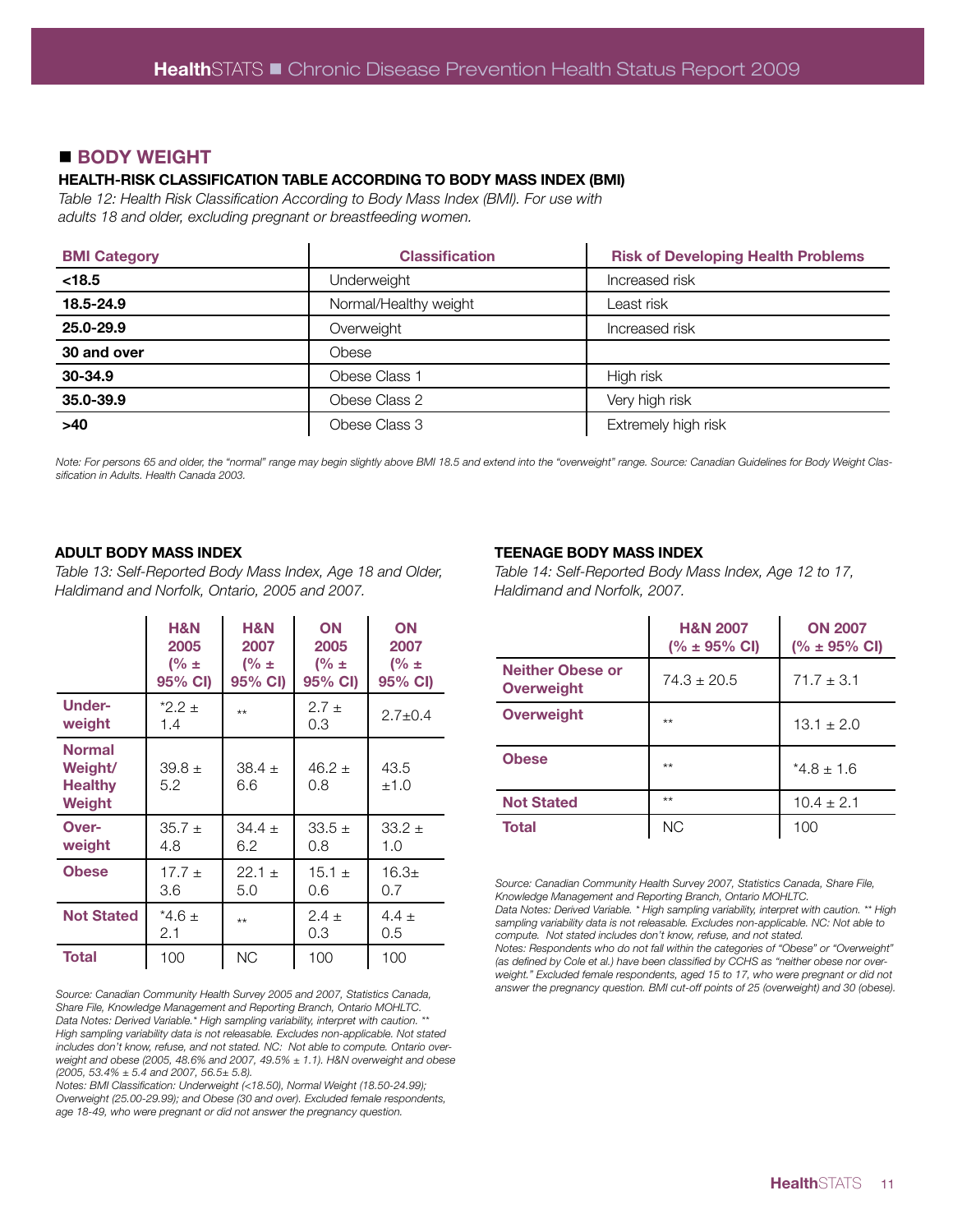# $\blacksquare$  **LEISURE-TIME PHYSICAL ACTIVITY**

#### **LEISURE-TIME PHYSICAL ACTIVITY**

*Table 15: Leisure-Time Physical Activity, Age 12 and older, Haldimand and Norfolk, Ontario, 2005 and 2007.*

|                   | <b>H&amp;N 2005</b><br>$(% \pm 95\% \text{ Cl})$ | <b>H&amp;N 2007</b><br>$(% \pm 95\% \text{ CI})$ | <b>ON 2005</b><br>$(% \pm 95\% \text{ Cl})$ | <b>ON 2007</b><br>$(% \pm 95\% \text{ Cl})$ |
|-------------------|--------------------------------------------------|--------------------------------------------------|---------------------------------------------|---------------------------------------------|
| <b>Active</b>     | $26.8 \pm 3.8$                                   | $24.7 \pm 6.3$                                   | $27.6 \pm 0.7$                              | $25.4 \pm 0.9$                              |
| <b>Moderate</b>   | $24.3 \pm 4.1$                                   | $22.1 \pm 4.4$                                   | $24.1 \pm 0.6$                              | $23.2 \pm 0.9$                              |
| <b>Inactive</b>   | $45.9 \pm 4.8$                                   | $52.1 \pm 6.7$                                   | $46.0 \pm 0.8$                              | $49.0 \pm 1.0$                              |
| <b>Not Stated</b> | $*2.9 \pm 1.9$                                   | $**$                                             | $2.3 \pm 0.3$                               | $2.4 \pm 1.3$                               |
| <b>Total</b>      | 100                                              | <b>NC</b>                                        | 100                                         | 100                                         |



*Source: Canadian Community Health Survey 2005 and 2007, Statistics Canada, Share File, Knowledge Management and Reporting Branch, Ontario MOHLTC. Data Notes: Derived Variable. \* High sampling variability, interpret with caution. \*\* High sampling variability data is not releasable. NC: Not able to compute. Not stated includes*  don't know, refuse, and not stated. Note: The Physical Activity Index is calculated as the sum of the average daily energy expenditures of all leisure time activities. Individuals are *classified as follows: 3.0kcal/kg/day or more=physical active, 1.5-2.9kcal/kg/day=moderately active; less than 1.5kcal/day=inactive. Leisure-time physical activity refers to any type of physical activity done outside of work and school.* 

# $\blacksquare$  **ALCOHOL**

#### **ADULT ALCOHOL CONSUMPTION**

*Table 16: Type of Drinker, Age 20 and Older, in the Past 12 Months, Haldimand and Norfolk, Ontario, 2007.*

|                   | <b>H&amp;N 2007</b><br>$(% \pm 95\% \text{ CI})$ | <b>ON 2007</b><br>$(% \pm 95\% \text{ Cl})$ |
|-------------------|--------------------------------------------------|---------------------------------------------|
| <b>Regular</b>    | $70.3 \pm 5.8$                                   | $61.5 \pm 1.1$                              |
| <b>Occasional</b> | $14.8 \pm 4.2$                                   | $15.9 \pm 0.8$                              |
| <b>No Drink</b>   | $12.2 \pm 3.2$                                   | $19.9 \pm 0.9$                              |
| <b>Not Stated</b> | $**$                                             | $2.8 \pm 0.4$                               |
| <b>Total</b>      | ΝC                                               | 100                                         |

*Source: Canadian Community Health Survey 2007, Statistics Canada, Share File, Knowledge Management and Reporting Branch, Ontario MOHLTC.*

*Data Notes: Derived Variable. \*\* High sampling variability data is not releasable. NC: Not able to compute. This variable indicates the type of drinker the respondent is based on his/her drinking habits in the past 12 months. Not stated includes don't know, refuse, and not stated.* 

#### **UNDERAGE DRINKING**

*Table 17: Underage Drinking, in the Past 12 Months, Age 12 to 18, Haldimand and Norfolk, Ontario, 2007.*

|                                       | <b>H&amp;N 2007</b><br>$(% \pm 95\% \text{ CI})$ | <b>ON 2007</b><br>$(% \pm 95\% \text{ CI})$ |
|---------------------------------------|--------------------------------------------------|---------------------------------------------|
| <b>Underage Drinking</b>              | $64.0 \pm 16.8$                                  | $41.4 \pm 3.1$                              |
| <b>No Underage</b><br><b>Drinking</b> | $*36.0 \pm 16.8$                                 | $57.7 \pm 3.1$                              |
| <b>Not Stated</b>                     |                                                  | $*0.9 \pm 0.5$                              |
| <b>Total</b>                          | 100                                              | 100                                         |

*Source: Canadian Community Health Survey 2007, Statistics Canada, Share File, Knowledge Management and Reporting Branch, Ontario MOHLTC. Data Notes: \* High sampling variability, interpret with caution. Underage drinking is* 

*defined as persons, age 12 to 18 years of age, who consumed alcohol in the past 12 months. Not stated includes don't know, refuse, and not stated.*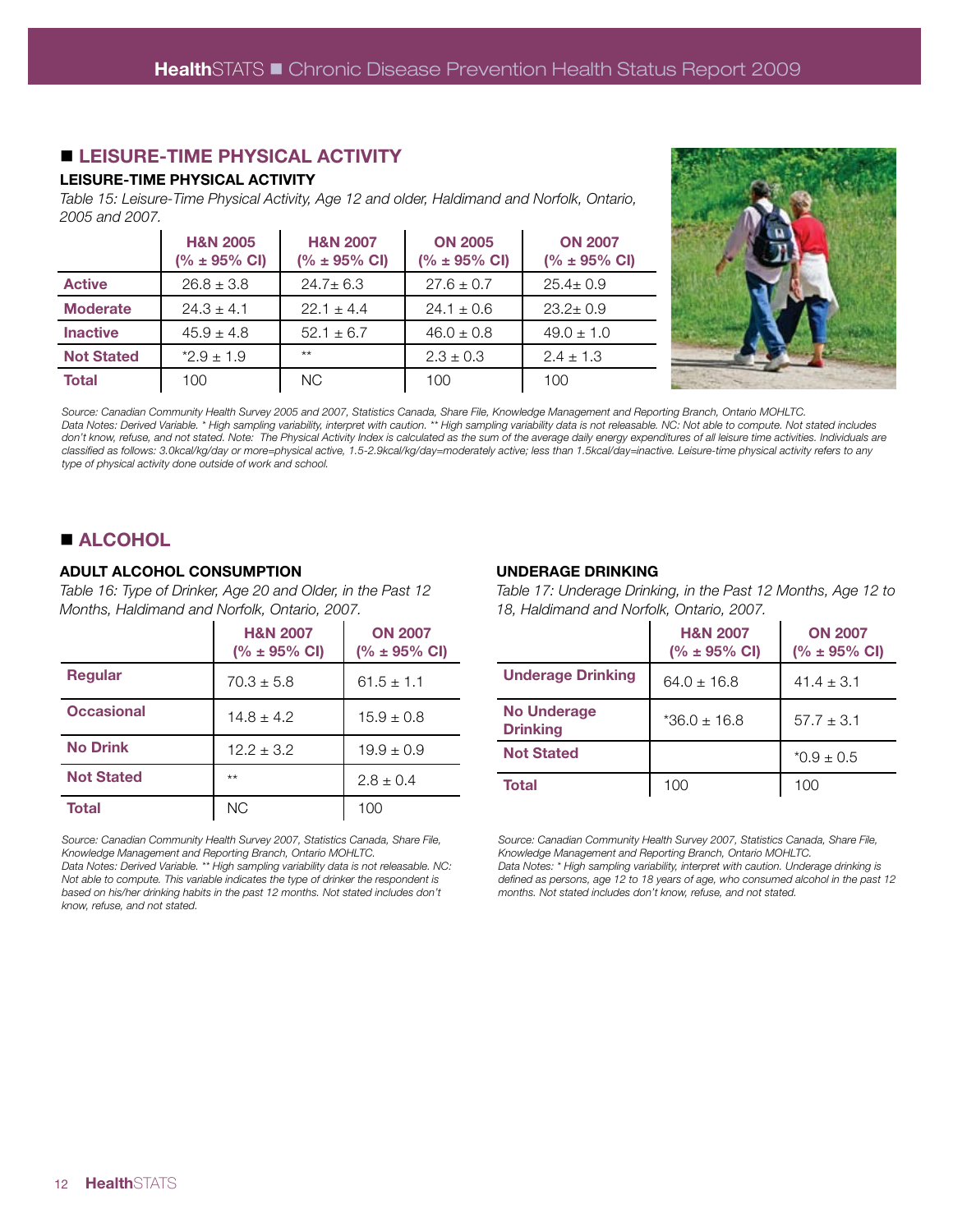#### **ALCOHOL-USE RISK LEVELS**

*Table 18: Low-Risk Drinking Guidelines*

| <b>Number of Drinks</b> | <b>Low-Risk Drinking Guidelines</b>                   |
|-------------------------|-------------------------------------------------------|
|                         | Zero drinks=lowest risk of an alcohol-related problem |
|                         | No more than 2 standard drinks on any one day         |
| 9                       | Women: up to 9 standard drinks a week                 |
| 14                      | Men: up to 14 standard drinks a week                  |

*Data Source: Developed by social researchers from the University of Toronto and the Centre for Addiction and Mental Health (CDMH).*

*Table 19: Alcohol-Use Risk Levels of Current Drinkers, Age 20 years and Over, Both Sexes, Haldimand and Norfolk, Ontario, 2007.*

|                                                                          | <b>H&amp;N 2007</b><br>$(% \pm 95\% \text{ CI})$ | <b>ON 2007</b><br>$(% \pm 95\% \text{ CI})$ |
|--------------------------------------------------------------------------|--------------------------------------------------|---------------------------------------------|
| <b>Low Risk for</b><br>Alcohol-Related<br><b>Health Problems</b>         | $48.1 \pm 9.7$                                   | $57.2 + 1.5$                                |
| <b>High Risk for</b><br><b>Alcohol-Related</b><br><b>Health Problems</b> | $52.0 \pm 9.6$                                   | $42.8 + 1.5$                                |
| Total                                                                    | 100                                              | 100                                         |

*Source: Canadian Community Health Survey 2007, Statistics Canada, Share File, Knowledge Management and Reporting Branch, Ontario MOHLTC. Data Notes: The Low-Risk Drinking Guidelines specify no more than 2 standard drinks on any day with a weekly limit of up to 9 standard drinks for women and up to 14 for men. Excluded don't know, refused, and not stated.* 



#### **ALCOHOL-USE RISK LEVELS, SEX**

*Table 20: Alcohol-Use Risk Levels of Current Drinkers, Age 20 years and Over, Males, Haldimand and Norfolk, Ontario, 2007.*

|                                                                          | <b>H&amp;N 2007</b><br>$(% \pm 95\% \text{ CI})$ | <b>ON 2007</b><br>$(% \pm 95\% \text{ CI})$ |
|--------------------------------------------------------------------------|--------------------------------------------------|---------------------------------------------|
| <b>Low Risk for</b><br>Alcohol-Related<br><b>Health Problems</b>         | $*33.2 + 12.0$                                   | $50.9 \pm 1.9$                              |
| <b>High Risk for</b><br><b>Alcohol-Related</b><br><b>Health Problems</b> | $66.8 + 12.0$                                    | $49.0 \pm 1.9$                              |
| <b>Total</b>                                                             | 100                                              | 100                                         |

*Source: Canadian Community Health Survey 2007, Statistics Canada, Share File, Knowledge Management and Reporting Branch, Ontario MOHLTC. Data Notes: \* High sampling variability, interpret with caution. The Low-Risk Drinking Guidelines specify no more than 2 standard drinks on any day with a weekly limit up to 14 for men. Excluded don't know, refused, and not stated.* 

| Table 21: Alcohol-Use Risk Levels of Current Drinkers, Age 20  |  |
|----------------------------------------------------------------|--|
| Years and Over, Females, Haldimand and Norfolk, Ontario, 2007. |  |

|                                                                          | <b>H&amp;N 2007</b><br>$(% \pm 95\% \text{ CI})$ | <b>ON 2007</b><br>$(% \pm 95\% \text{ Cl})$ |
|--------------------------------------------------------------------------|--------------------------------------------------|---------------------------------------------|
| <b>Low Risk for</b><br><b>Alcohol-Related</b><br><b>Health Problems</b>  | $75.7 \pm 10.0$                                  | $65.8 \pm 2.1$                              |
| <b>High Risk for</b><br><b>Alcohol-Related</b><br><b>Health Problems</b> | $*24.3 \pm 9.9$                                  | $34.2 + 2.1$                                |
| <b>Total</b>                                                             | 100                                              | 100                                         |

*Source: Canadian Community Health Survey 2007, Statistics Canada, Share File, Knowledge Management and Reporting Branch, Ontario MOHLTC. Data Notes: \* High sampling variability, interpret with caution. The Low-Risk Drinking*  Guidelines specify no more than 2 standard drinks on any day with a weekly limit of up *to 9 standard drinks for women. Excluded don't know, refused, and not stated.*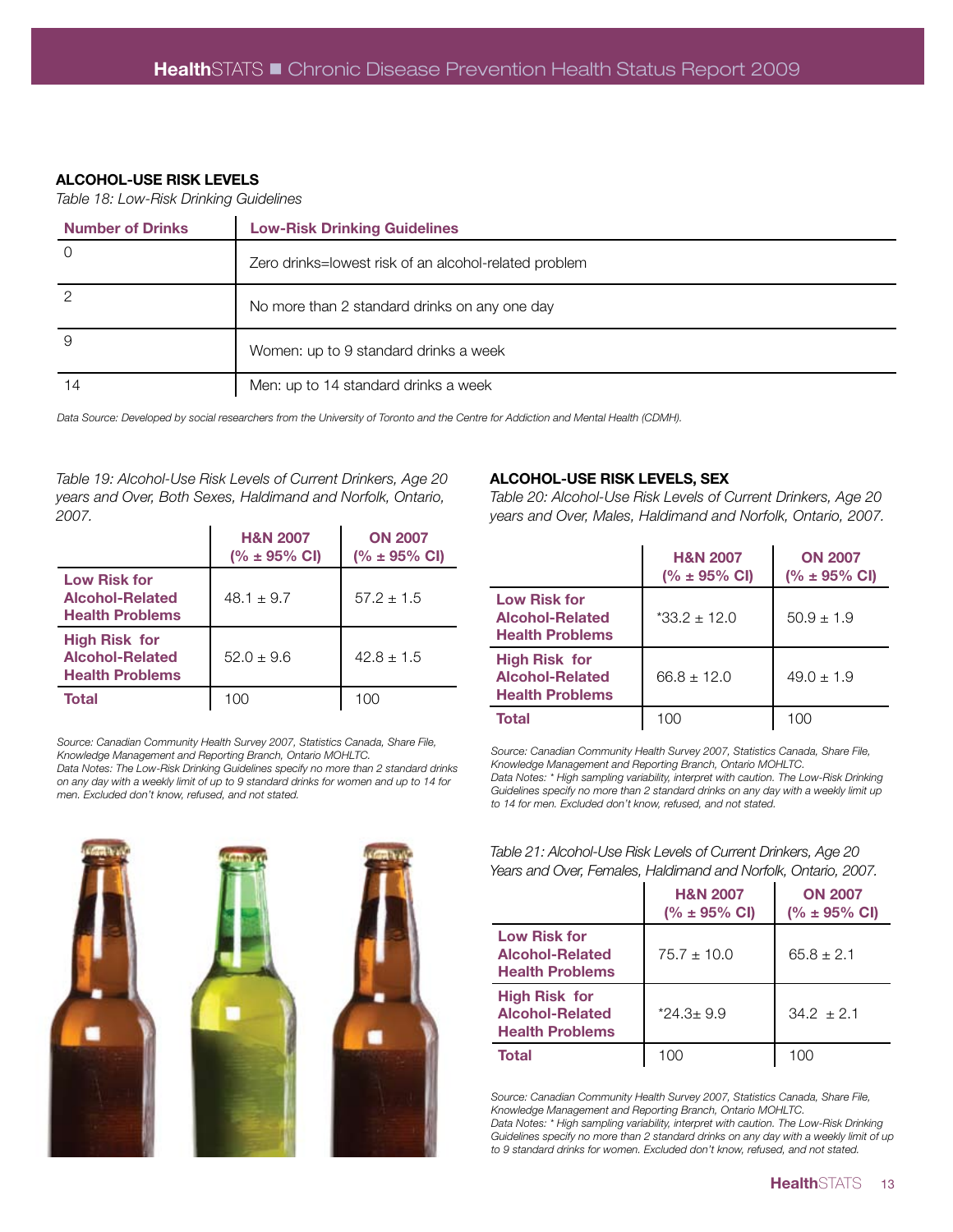# $\blacksquare$  **HEAVY DRINKING**

*Table 22: Frequency of Heavy Drinking, Current Drinkers in the Past 12 months, Age 20 and Older, Haldimand and Norfolk and Ontario, 2007.*

|                                                                                   | <b>H&amp;N 2007</b><br>$(% \pm 95\% \text{ Cl})$ | <b>ON 2007</b><br>$(% \pm 95\% \text{ CI})$ |
|-----------------------------------------------------------------------------------|--------------------------------------------------|---------------------------------------------|
| <b>Never 5 or More</b><br><b>Drinks on One</b><br><b>Occasion</b>                 | $50.2 + 6.5$                                     | $56.1 \pm 1.3$                              |
| <b>5 or More Drinks</b><br>on One Occasion<br><b>Less than 12 Times</b><br>a Year | $21.3 + 6.1$                                     | $21.9 + 1.1$                                |
| <b>5 or More Drinks</b><br>on One Occasion,<br><b>12 or More Times</b><br>a Year  | $25.1 \pm 7.8$                                   | $17.6 \pm 0.9$                              |
| <b>Not Stated</b>                                                                 | $**$                                             | $*0.4 \pm 0.2$                              |
| <b>Total</b>                                                                      | 100                                              | 100                                         |



*Source: Canadian Community Health Survey 2005 and 2007, Statistics Canada, Share File, Knowledge Management and Reporting Branch, Ontario MOHLTC.*  Data Notes: \* High sampling variability, interpret with caution. \*\* High sampling variability data is not releasable. Not stated includes don't know, refuse, and not stated. The Centre *for Addiction and Mental Health (CAMH) also defines heavy binge drinking as consuming 5 or more drinks on one occasion, 12 or more times a year.* 



# n **SELF-PERCEIVED WORK STRESS**

*Table 23: Self-Perceived Work Stress, Age 20 to 64, in the Past 12 Months, Haldimand and Norfolk and Ontario, 2007.*

|                                                         | <b>H&amp;N 2007</b><br>$(% \pm 95\% \text{ Cl})$ | <b>ON 2007</b><br>$(% \pm 95\% \text{ Cl})$ |
|---------------------------------------------------------|--------------------------------------------------|---------------------------------------------|
| Total quite a bit or<br>extremely stressful             | $26.4 \pm 8.3$                                   | $30.0 \pm 1.3$                              |
| <b>Females quite a</b><br>bit or extremely<br>stressful | $*27.3 \pm 9.7$                                  | $30.2 \pm 1.7$                              |
| Males quite a bit or<br>extremely stressful             | $*25.8 \pm 11.8$                                 | $29.8 \pm 1.8$                              |

*Source: Canadian Community Health Survey 2007, Statistics Canada, Share File, Knowledge Management and Reporting Branch, Ontario MOHLTC. Data Notes: \* High sampling variability, interpret with caution.*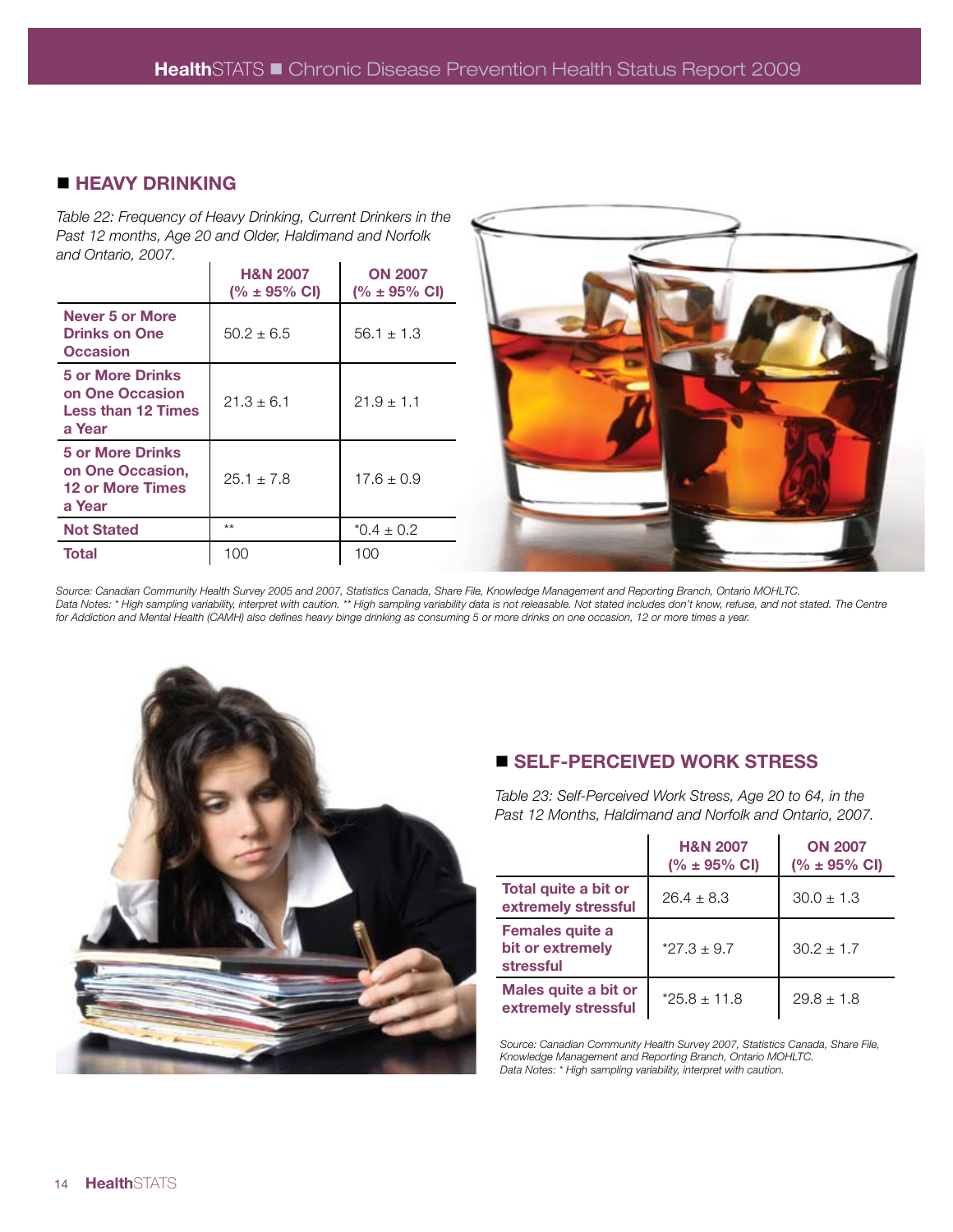# n **BREAST CANCER SCREENING PRACTICES**

#### **ROUTINE SCREENING FOR BREAST CANCER WITH A MAMMOGRAM**

It is important to note that although the indicator examines routine screening with a mammogram in the last 2 years, it does not specify at what age and time the person started receiving routine screening with a mammogram.

*Table 24: Mammogram Obtained Within the Last Two Years, Females, Age 50 to 69, Haldimand and Norfolk and Ontario, 2005 and 2007.* 

|                                                                                  | <b>H&amp;N 2005</b><br>$(% \pm 95\% \text{ Cl})$ | <b>H&amp;N 2007</b><br>$(% \pm 95\% \text{ CI})$ | <b>ON 2005</b><br>$(% \pm 95\% \text{ Cl})$ | <b>ON 2007</b><br>$(% \pm 95\% \text{ CI})$ |
|----------------------------------------------------------------------------------|--------------------------------------------------|--------------------------------------------------|---------------------------------------------|---------------------------------------------|
| <b>Received Routine</b><br><b>Screening Mammogram</b><br>within the Last 2 Years | $54.3 \pm 10.7$                                  | $59.0 \pm 14.2$                                  | $53.5 \pm 2.1$                              | $56.7 \pm 2.8$                              |
| <b>Received Mammogram</b><br>within the Last 2 Years<br>for Other Reasons        | $*13.1 \pm 7.8$                                  | $**$                                             | $18.0 \pm 1.7$                              | $16.6 \pm 1.8$                              |
| No Mammogram<br>for at Least 2 Years                                             | $*29.6 \pm 10.9$                                 | $*26.2 \pm 14.0$                                 | $*26.3 \pm 1.8$                             | $24.2 \pm 2.3$                              |
| <b>Not Stated</b>                                                                | $**$                                             | $**$                                             | $*2.2 \pm 0.8$                              | $*2.5 \pm 1.1$                              |
| <b>Total</b>                                                                     | ΝC                                               | <b>NC</b>                                        | 100                                         | 100                                         |

*Source: Canadian Community Health Survey 2005 and 2007 Statistics Canada, Share File, Knowledge Management and Reporting Branch, Ontario MOHLTC.*  Data Notes: \* High sampling variability, interpret with caution. \*\* High sampling variability data is not releasable. NC: Not able to compute. Not stated includes don't know, refuse, *and not stated.* 

# n **CERVICAL CANCER SCREENING PRACTICES**

#### **PAP TEST**

*Table 25: Proportion of Females, Age 18 and Over, Who Have Ever Been Screened for Cervical Cancer with a Pap Test within the last three years, Haldimand and Norfolk and Ontario, 2007.*

|                                          | <b>H&amp;N 2007</b><br>$(% \pm 95\% \text{ CI})$ | <b>ON 2007</b><br>$(% \pm 95\% \text{ CI})$ |
|------------------------------------------|--------------------------------------------------|---------------------------------------------|
| <b>Within the</b><br><b>Last 3 Years</b> | $62.6 \pm 7.0$                                   | $68.5 \pm 1.3$                              |
| 3 or More<br><b>Years Ago</b>            | $*24.9 \pm 6.1$                                  | $17.9 \pm 1.0$                              |
| <b>Never</b>                             | $*10.8 \pm 6.1$                                  | $10.7 \pm 1.1$                              |
| <b>Not Stated</b>                        | $**$                                             | $2.8 \pm 0.5$                               |
| Total                                    | <b>NC</b>                                        | 100                                         |

*Source: Canadian Community Health Survey 2007, Statistics Canada, Share File, Knowledge Management and Reporting Branch, Ontario MOHLTC.*

*Data Notes: \* High sampling variability, interpret with caution. \*\* High sampling variability data is not releasable. Not stated includes don't know and refuse. NC: Not able to compute .*

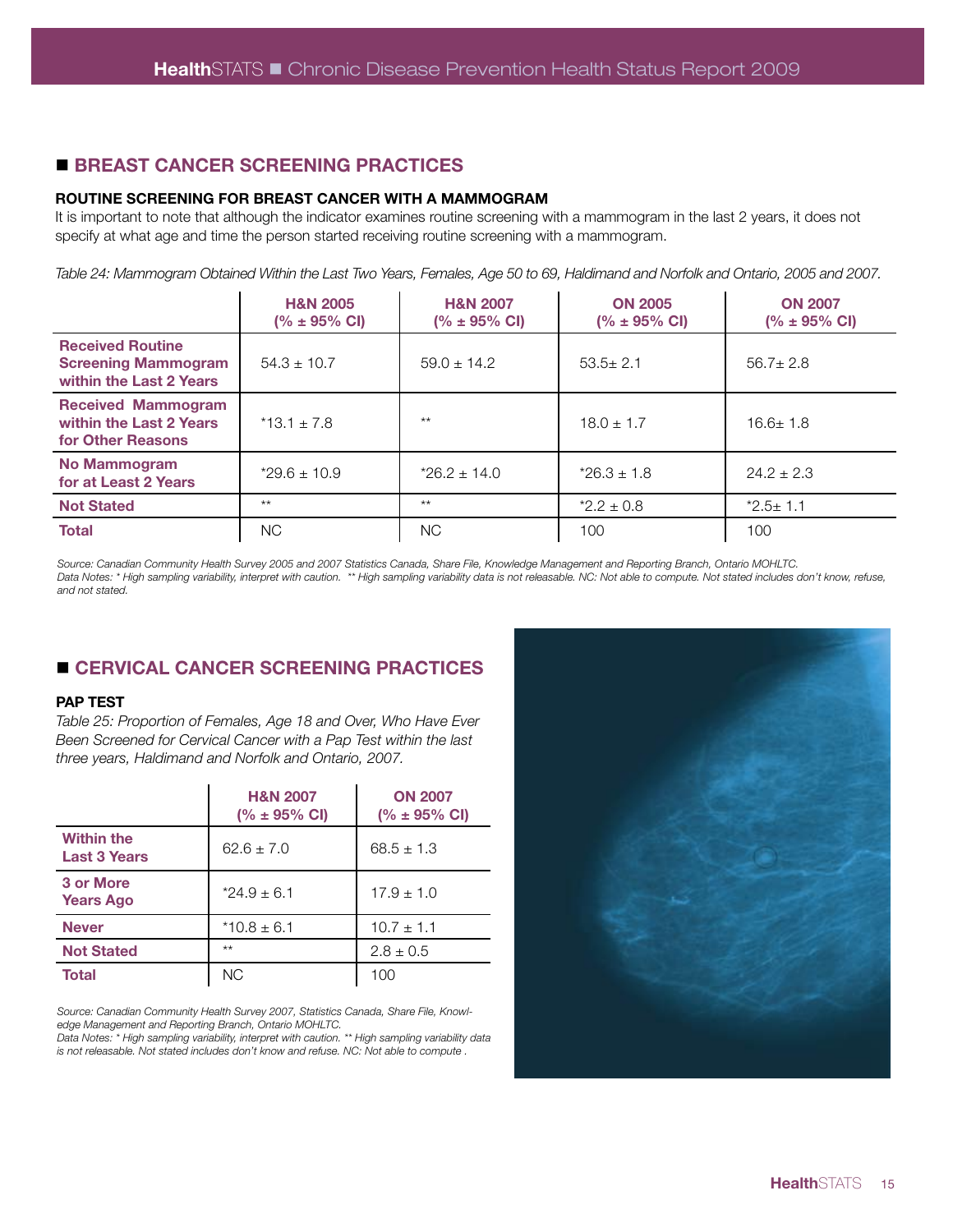# n **COLORECTAL CANCER SCREENING PRACTICES**

#### **EVER BEEN SCREENED WITH AN FOBT**

*Table 26: Proportion of Persons, Age 50 and Older, Who Have Ever Been Screened for Colorectal Cancer with an FOBT, Haldimand and Norfolk and Ontario, 2005 and 2007.*

|                          | <b>H&amp;N 2005</b><br>$(% \pm 95\% \text{ Cl})$ | <b>H&amp;N 2007</b><br>$(% \pm 95\% \text{ CI})$ | <b>ON 2005</b><br>$(% \pm 95\% \text{ CI})$ | <b>ON 2007</b><br>$(% \pm 95\% \text{ CI})$ |
|--------------------------|--------------------------------------------------|--------------------------------------------------|---------------------------------------------|---------------------------------------------|
| <b>Ever Had an FOBT</b>  | $30.7 \pm 7.0$                                   | $40.3 \pm 9.0$                                   | $34.9 \pm 1.1$                              | $38.7 \pm 1.1$                              |
| <b>Never Had an FOBT</b> | $64.4 \pm 7.6$                                   | $58.3 \pm 9.0$                                   | $60.1 \pm 1.1$                              | $56.5 \pm 1.4$                              |
| <b>Not Stated</b>        | $*4.9 \pm 3.1$                                   | $**$                                             | $5.0 \pm 0.6$                               | $4.8 \pm 0.7$                               |
| <b>Total</b>             | 100                                              | <b>NC</b>                                        | 100                                         | 100                                         |

*Source: Canadian Community Health Survey 2005, Statistics Canada, Share File, Knowledge Management and Reporting Branch, Ontario MOHLTC* Data Notes: FOBT is a Fecal Occult Blood Test used to detect colorectal cancer.\* High sampling variability, interpret with caution. \*\* High sampling variability data is not releasable. *Not stated includes don't know and refuse. NC: Not able to compute.*

#### **ROUTINE SCREENING FOR COLORECTAL CANCER WITH AN FOBT**

It is important to note that although the indicator examines routine screening with a FOBT within the last 2 years, it does not specify at what time and age the person started receiving routine screening with a FOBT.

*Table 27: FOBT Obtained Within the Last Two Years, Age 50 and Over, Haldimand and Norfolk and Ontario, 2007.* 

|                                                                                       | <b>H&amp;N 2007</b><br>$(% \pm 95\% \text{ Cl})$ | <b>ON 2007</b><br>$(% \pm 95\% \text{ Cl})$ |
|---------------------------------------------------------------------------------------|--------------------------------------------------|---------------------------------------------|
| <b>Received Routine</b><br><b>Screening FOBT</b><br>within the Last 2<br>Years        | $22.5 + 7.0$                                     | $18.6 \pm 1.1$                              |
| <b>Received FOBT</b><br>within the Last 2<br><b>Years for Other</b><br><b>Reasons</b> | $**$                                             | $4.8 + 0.7$                                 |
| No FOBT for at<br><b>Least 2 Years</b>                                                | $73.5 + 7.2$                                     | $71.2 + 1.3$                                |
| <b>Not Stated</b>                                                                     | $**$                                             | $5.3 \pm 0.7$                               |
| <b>Total</b>                                                                          | <b>NC</b>                                        | 100                                         |

*Source: Canadian Community Health Survey 2007, Statistics Canada, Share File, Knowledge Management and Reporting Branch, Ontario MOHLTC.*

*Data Notes: FOBT is a Fecal Occult Blood Test used to detect colorectal cancer. \*\* High sampling variability*  data is not releasable. Not stated includes don't know and refuse. NC: Not able to compute. Not stated *(CCS\_180 = 7,8,9) or (CCS\_182 =97,98,99).*

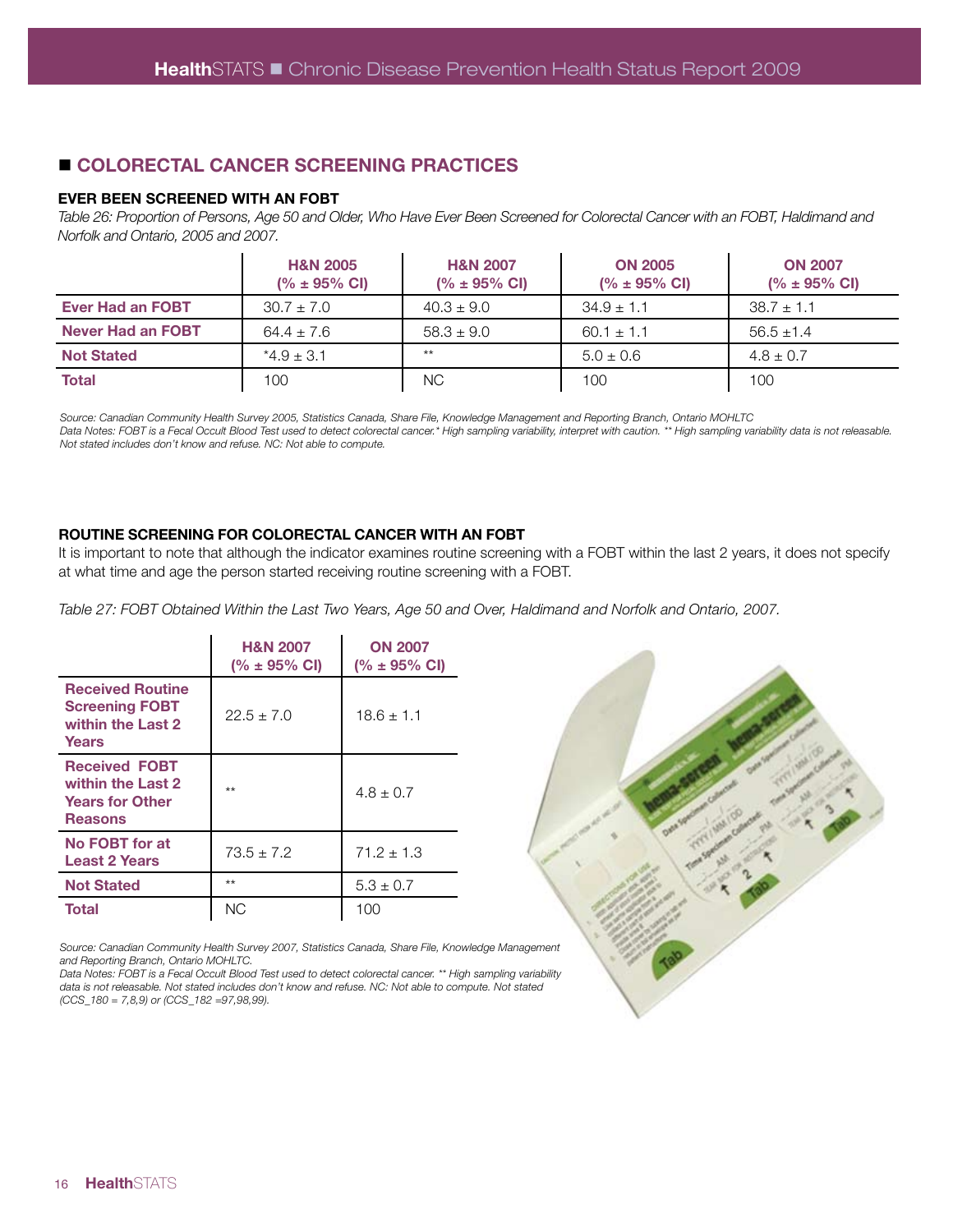# ■ The Canadian Community Health Survey (CCHS)

The Canadian Community Health Survey (2005) (CCHS) data source was used to extract data on lifestyle behaviours and cancer screening methods. The CCHS is a national population household survey conducted by Statistics Canada that provides timely, regular, cross-sectional estimates of health status, health determinants and health system utilization across Canada. The CCHS excludes populations on Indian Reserves, Canadian Forces Bases and some remote areas. Bootstrap weights were used to estimate precision.

Bootstrap is a method used to create a mean value for a point estimate, calculate the point estimate using 500 different weights and calculate the variance and 95% confidence interval for that estimate. A confidence interval is an interval within the true value of the variable in which the proportion, rate and mean are contained. In this report, this is calculated as a 95% probability. If the confidence bounds between point estimates do not overlap, then the difference between the estimates being compared are most likely statistically significant. The bootstrapping method also produces the coefficient of variation (CV), which is used to determine if the point estimate is releasable. Data with a CV between 16.6% and 33.3% should be determined with caution. Data with a CV greater than 33.3% are not reportable due to extreme sampling variability and are therefore suppressed. Missing variables (not stated, refuse and don't know) were collapsed to mean not stated. Based on the principles of proportion, non-applicable responses were removed from the data set.

# **E** Summary of Chronic Disease Prevention



# **I LIFESTYLE BEHAVIOURS**

#### **NEGATIVE LIFESTYLE BEHAVIOURS Over 50% of Haldimand and Norfolk…**

- Residents consume fewer than 5
- servings of vegetables and fruit daily  $(12+)$ .
- Adults are overweight or obese (18+).
- Residents are inactive (12+).
- Adults drink regularly (20+).
- Teenagers engage in underage drinking (12 to 18).
- Adults are at high risk for alcoholrelated problems (20+).
- Adult males are at high risk for alcoholrelated problems (20+).
- Older adults never had a Fecal Occult

Blood Test, used to detect colorectal cancer (50+).

• Older adults never had an FOBT for at least 2 years (50+).

#### **Did you know that in Haldimand and Norfolk...**

- Less than 1/3 of teenagers (12 to 19) and adults smoke (20+).
- Less than 1/3 of adults engage in heavy drinking (20+).
- Less than 2/3 of females received routine screening with a mammogram in the last 2 years (50 to 69).
- Less than 2/3 of females received a Pap Test within the last 3 years (18+).
- The weekly cost of feeding a family of

four increased from \$126.76 in 2007 to \$133.77 in 2008.

- 5.7% of residents live in poverty.
- 7.4% of children and youth live in poverty (17 and below).
- 5.7% of households cannot afford to buy the food they need.
- 26.4% of Haldimand and Norfolk residents reported that their main job or business on most days of the week were stressful.

#### **POSITIVE LIFESTYLE BEHAVIOURS**

#### **Did you know that in Haldimand and Norfolk…**

- 93.4% of households are smoke free.
- 90.8% of vehicles are smoke free.
- 74.3% of teenagers are neither obese nor overweight (12 to 17).
- There were 261 compliance checks to establish whether the 123 tobacco vendors were selling tobacco products to minors. It was found that none of the tobacco vendors were selling to minors.
- In 2008, there were no vendors in Haldimand and Norfolk selling tobacco products to minors.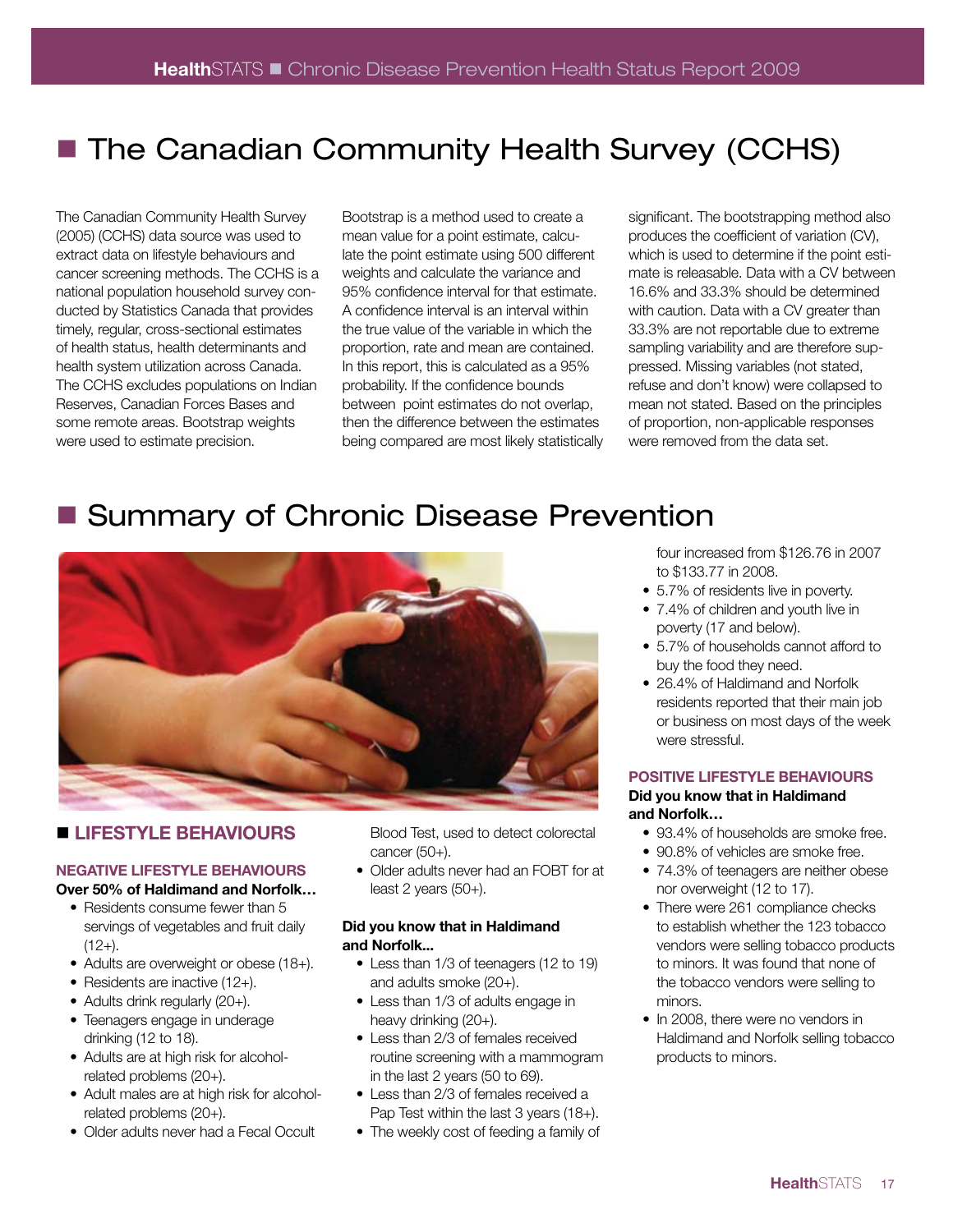# **n** TRENDS

The table below provides an overview of trends of selected health indicators from 2005 and 2007. It is important to note that although some of the health indicators have improved, it is far from satisfactory when the data articulates formidable challenges in lifestyle behaviours.

*Table 28: Selected Health Indicators, Haldimand and Norfolk, 2007 compared to 2005.* 

| <b>Selected Health Indicators</b>               | <b>Improved</b>                                                                                                                                                 | <b>Not Improved</b>                                                                                                                                                    |
|-------------------------------------------------|-----------------------------------------------------------------------------------------------------------------------------------------------------------------|------------------------------------------------------------------------------------------------------------------------------------------------------------------------|
| <b>Vegetables and Fruit</b><br>Consumption      | $\checkmark$ More people are consuming 5 or more<br>servings of vegetables and fruit daily (12+)                                                                |                                                                                                                                                                        |
| <b>Cost of Nutritious Food</b><br><b>Basket</b> |                                                                                                                                                                 | $\checkmark$ The cost for nutritious food is increasing                                                                                                                |
| <b>Smoke-Free Homes</b>                         | $\checkmark$ More smoke-free homes                                                                                                                              |                                                                                                                                                                        |
| <b>Smoke-Free Vehicles</b>                      |                                                                                                                                                                 | $\checkmark$ Slightly lower percentage of vehicles<br>were smoke-free                                                                                                  |
| <b>Overweight/Obesity</b>                       |                                                                                                                                                                 | $\checkmark$ Higher percentage of adults were either<br>overweight or obese and are at an<br>increased or extremely high risk of devel-<br>oping health problems (18+) |
| Leisure-Time Physical<br><b>Activity</b>        |                                                                                                                                                                 | $\checkmark$ Higher percentage were inactive (12+)                                                                                                                     |
| <b>Screening Practices</b>                      | ← Higher percentage received routine screen-<br>ing with a mammogram in the last 2 years<br>(50 to 69)<br>$\checkmark$ Higher percentage received an FOBT (50+) |                                                                                                                                                                        |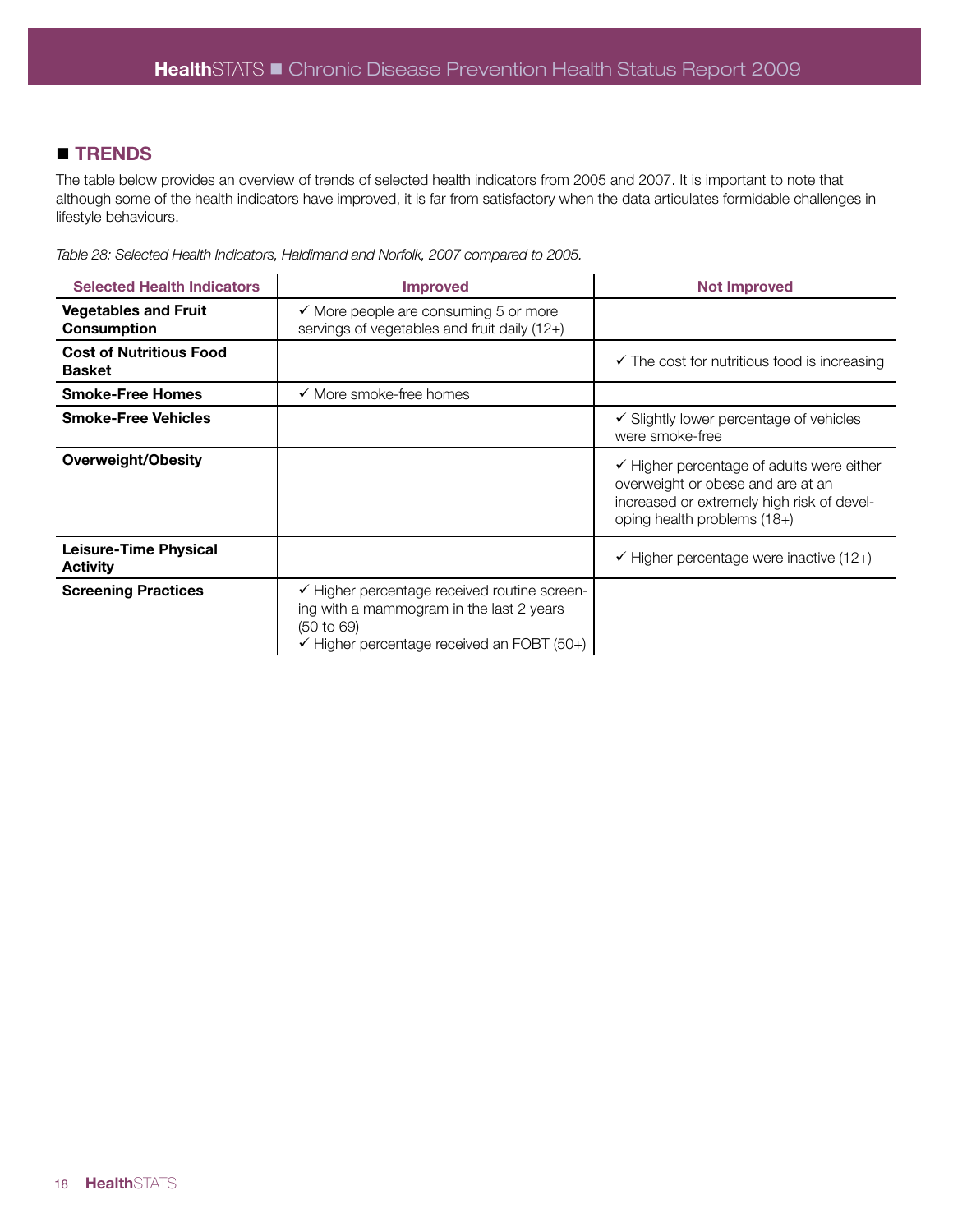#### **NEGATIVE LIFESTYLE BEHAVIOURS**

*Table 29: Selected Health Indicators, Haldimand and Norfolk, compared to Ontario, 2007.*

| <b>Selected Health Indicators</b>                                     | <b>Higher than Ontario</b>      | <b>Lower than Ontario</b> |
|-----------------------------------------------------------------------|---------------------------------|---------------------------|
| Number of households that cannot afford to buy<br>the food they need  |                                 | ✓                         |
| Adults and children and youth living in poverty                       |                                 | ✓                         |
| Adult smoking (20+)                                                   | $\checkmark$                    |                           |
| Teen smoking (12 to 19)                                               | $\checkmark$ (more than double) |                           |
| Adults who are overweight or obese (18+)                              | ✓                               |                           |
| Inactive $(12+)$                                                      | ✓                               |                           |
| Adults who drink alcohol (20+)                                        | ✓                               |                           |
| Underage drinking (12 to 18)                                          | ✓                               |                           |
| Adult alcohol-related risk for health problems (20+)                  | $\checkmark$                    |                           |
| Adult alcohol-related risk for health problems<br>among males (20+)   | ✓                               |                           |
| Adult alcohol-related risk for health problems<br>among females (20+) |                                 | ✓                         |
| Heavy drinking (20+)                                                  | ✓                               |                           |
| <b>Self-Perceived Workplace Stress</b>                                |                                 | ✓                         |

*Source: Canadian Community Health Survey 2005 and 2007, Statistics Canada, Share File, Knowledge Management and Reporting Branch, Ontario MOHLTC, Haldimand-Norfolk Health Unit. Please see tables in report for further information.* 

#### **POSITIVE LIFESTYLE BEHAVIOURS**

*Table 30: Selected Health Indicators, Haldimand and Norfolk, compared to Ontario, 2007.* 

| <b>Selected Health Indicators</b>                                  | <b>Higher than Ontario</b> | <b>Lower than Ontario</b> |
|--------------------------------------------------------------------|----------------------------|---------------------------|
| Consumption of 5 or more servings of vegetables<br>and fruit daily |                            |                           |
| <b>Smoke-Free Homes</b>                                            |                            | ✓                         |
| <b>Smoke-Free Vehicles</b>                                         |                            |                           |
| Teenagers neither obese or overweight (12 to 17)                   |                            |                           |
| Routine screening with a mammogram (50 to 69)                      |                            |                           |
| Adults who had a Pap Test within the last 3 years<br>$(18+)$       |                            | ✓                         |
| Older adults who ever had an FOBT (50+)                            |                            |                           |
| Older adults who had routine screening with an<br>$FOBT(50+)$      |                            |                           |

*Source: Canadian Community Health Survey 2005 and 2007, Statistics Canada, Share File, Knowledge Management and Reporting Branch, Ontario MOHLTC, Haldimand-Norfolk Health Unit. Please see tables in report for further information.*